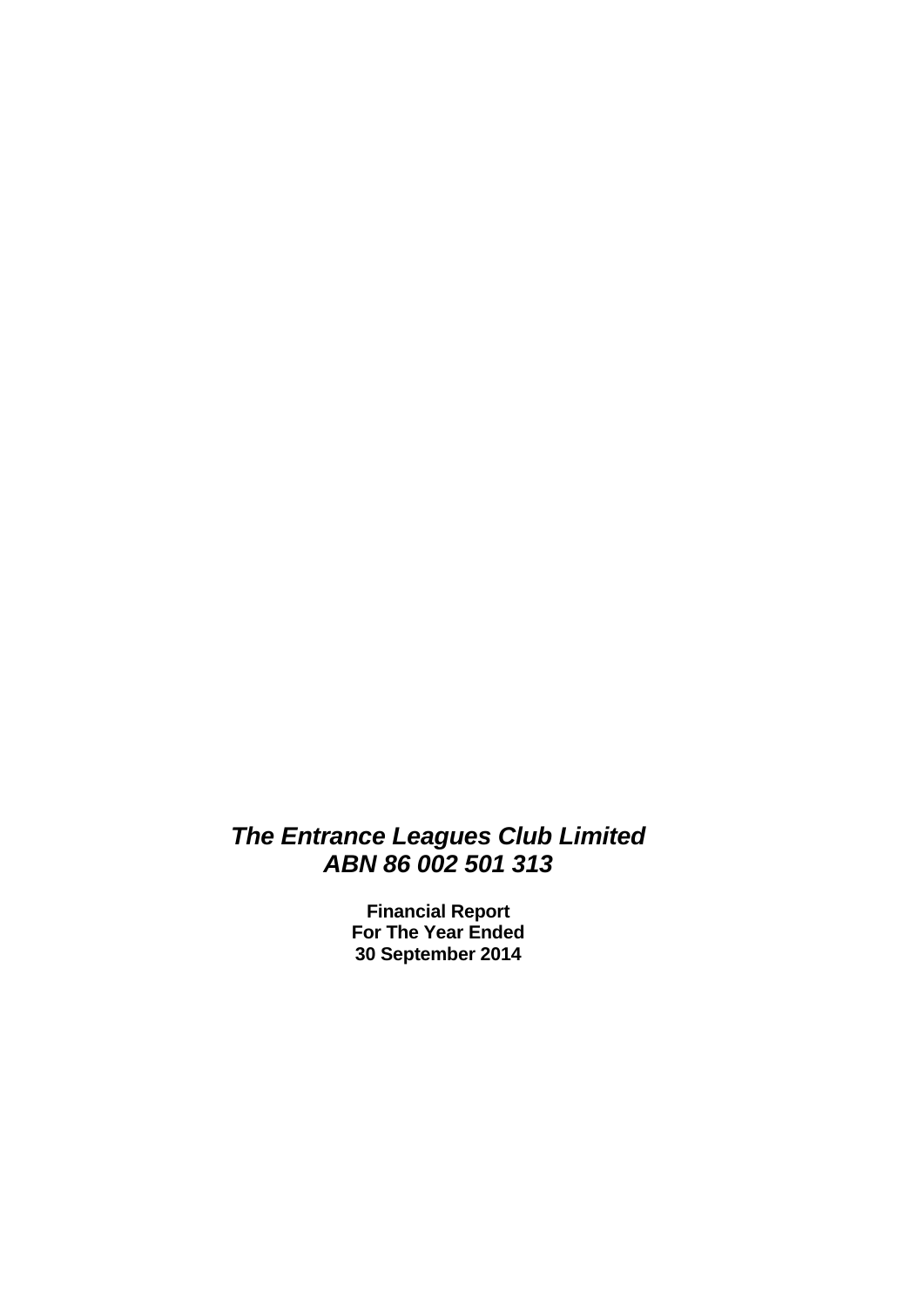#### **Financial Report For The Ended 30 September 2014**

| Page Number |
|-------------|
|             |
|             |
|             |
|             |
|             |
|             |
|             |
|             |
|             |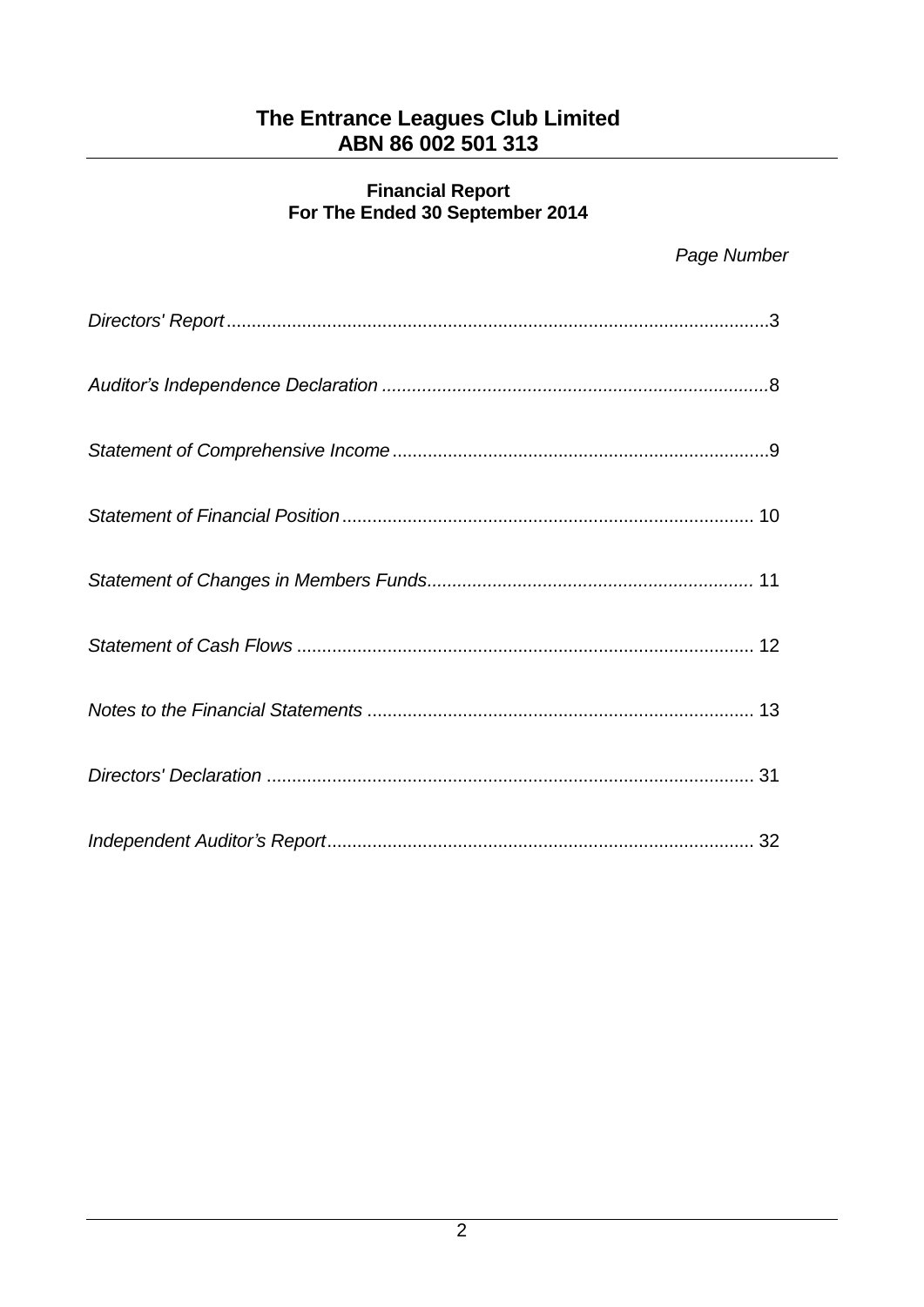# **Directors' Report**

The Directors submit herewith their report on the company for the financial year ended 30 September 2014.

# **Information On Directors**

The name and particulars of the Directors of the Company in office at the date of this report are:

| <b>Name</b>         | <b>Particulars</b>                                                                                                                                                                                                                                       |
|---------------------|----------------------------------------------------------------------------------------------------------------------------------------------------------------------------------------------------------------------------------------------------------|
| D L Hart            | President, Retired Waste Services Manager, joined the board in 1988.<br>Responsibilities:<br>Board Meetings (12): Attended 12<br>Finance Meetings (6): Attended 6<br>Membership/Discipline Meetings (11): Attended 9<br>Special Meetings (2): Attended 2 |
| A D Russell         | Vice President, Retired Engineer, rejoined the board in 2008.<br>Responsibilities:<br>Board Meetings (12): Attended 12<br>Finance Meetings (6): Attended 6<br>Membership/Discipline Meetings (11): Attended 7<br>Special Meetings (2): Attended 2        |
| P J Andrews         | Vice President, Retired School Teacher, joined the board in 1988.<br>Responsibilities:<br>Board Meetings (12): Attended 9<br>Finance Meetings (6): Attended 4<br>Membership/Discipline Meetings (11): Attended 9<br>Special Meetings (2): Attended 2     |
| <b>V P Mitchell</b> | Treasurer, Retired Nurse, joined the board in 1986.<br>Responsibilities:<br>Board Meetings (12): Attended 12<br>Finance Meetings (6): Attended 6<br>Membership/Discipline Meetings (11): Attended 11<br>Special Meetings (2): Attended 2                 |
| <b>G</b> Rimmer     | Director, Business Proprietor, joined the board in 2007.<br>Responsibilities:<br>Board Meetings (12): Attended 9<br>Membership/Discipline Meetings (11): Attended 10<br>Special Meetings (2): Attended 2                                                 |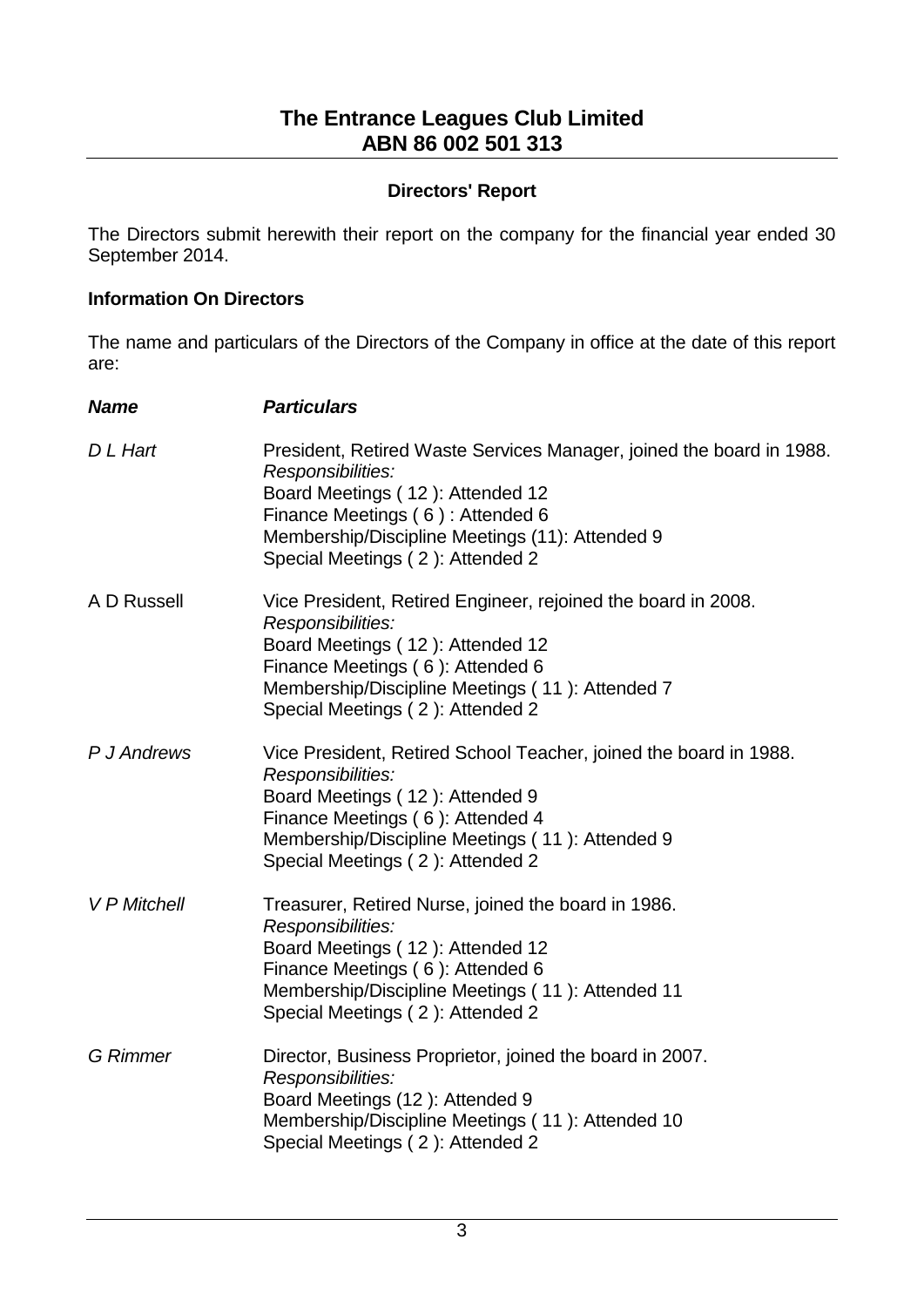# **Directors' Report**

| <b>W</b> Dawes | Director, Retired Council Employee, joined the board in 2011.<br>Responsibilities:<br>Board Meetings (12): Attended 10<br>Membership/Discipline Meetings (11): Attended 9<br>Special Meetings (2): Attended 2                                     |
|----------------|---------------------------------------------------------------------------------------------------------------------------------------------------------------------------------------------------------------------------------------------------|
| G Nixon        | Director, Business Unit Manager, joined the board in February 2013.<br>Responsibilities:<br>Board Meetings (12): Attended 9<br>Finance Meetings (6): Attended 6<br>Special Meetings (2): Attended 2                                               |
| P G Dawson     | Director, Travel Consultant, joined the board in 2008.<br>Responsibilities:<br>Board Meetings (12): Attended 12<br>Finance Meetings (6): Attended 5<br>Special Meetings (2): Attended 1                                                           |
| G J Josephs    | Director, Building Contractor, joined the board in 2011.<br><b>Responsibilities</b><br>Board Meetings (12): Attended 9<br>Finance Meetings (6): Attended 2<br>Membership/Discipline meetings (11): Attended 9<br>Special Meetings (2): Attended 0 |
| F Hartup       | Director, Company Director, joined the board in February 2012<br>Responsibilities:<br>Board Meetings (12): Attended 11<br>Finance Meetings (6): Attended 5<br>Special Meetings (2): Attended 2                                                    |

# **Company Secretary**

Mr Mark Chaffey held the position of Company Secretary during and up until the end of the year.

# **Principal activities**

The company's principal activities during the course of the financial year were the operation of a licensed club and to promote the game of rugby league football.

There were no significant changes in the nature of the company's activities during the financial year.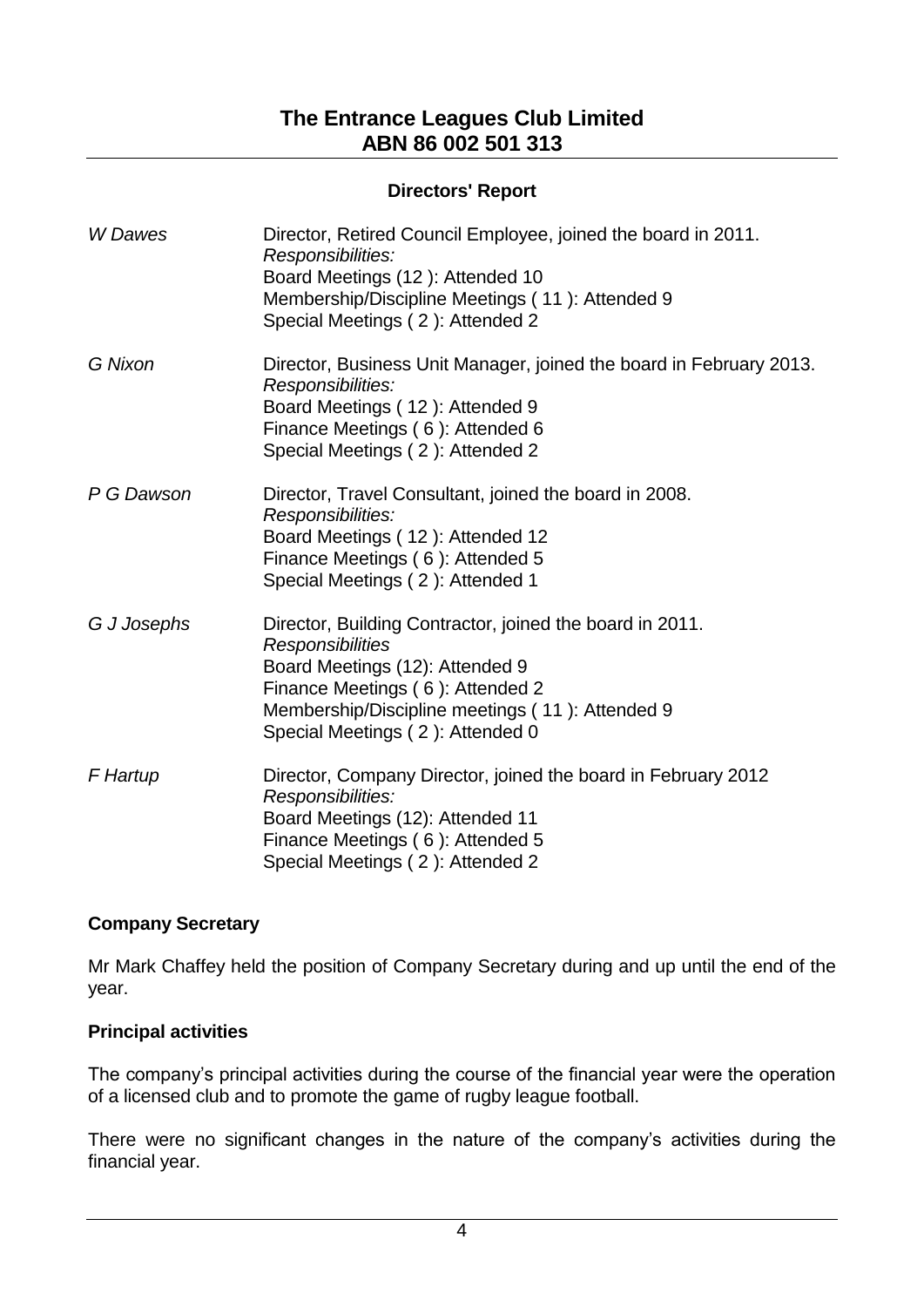# **Directors' Report**

# **Membership**

The Company is a company limited by guarantee and is without share capital. The number of members as at 30 September 2014 and the comparison with last year is as follows:

| 2014 | 14,740 |
|------|--------|
| 2013 | 16,243 |

## **Operating result**

The net profit for the year amounted to \$523,181 compared with \$300,500 in the prior year. This resulted after charging \$1,557,794 (2013:\$1,377,821) for depreciation and amortisation.

# **Objectives**

## **Short-term Objectives**

The vision of the Board and Management is to run a successful business, to be profitable and financially sound, to retain a strong family atmosphere and provide family oriented facilities to the local community. An integral part of this vision is also to retain the personal touch that the Club has with its members and to continue to strive for customer service excellence. This is something that both the Board and Management believe will continue to give the Club a competitive edge as it continues to grow in membership numbers and size.

Be recognised in the community as a progressive and successful Club providing a significant contribution to the community as a whole.

## **Long-term Objectives**

Continue to develop and refine the Club Master Plan, which incorporates, establishing a cyclical refurbishment plan, acquiring additional gaming entitlements, further food options, achieving energy efficiency, upgrading gaming software and implementing a venue wide loyalty programme. The Club wants to ensure that it maintains an emphasis on friendly and personalised customer service.

These long term objectives will be supported by undertaking continual research of the Club's Key markets to ensure that the Club has a competitive edge in its market. The Club will continue to develop products that will foster stronger relationships with sporting groups, local community and local schools.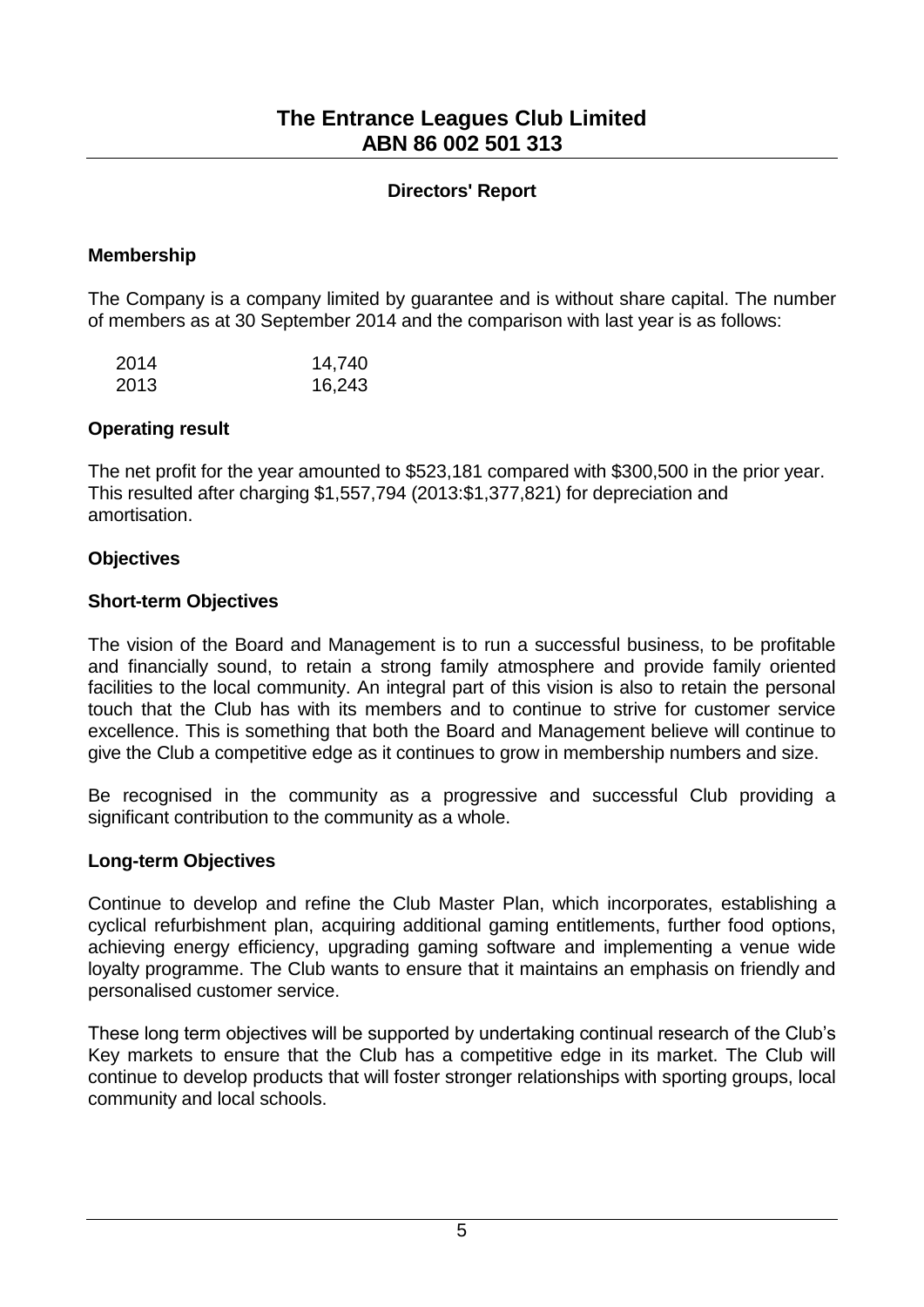## **Directors' Report**

# **Strategy for achieving the objectives**

The strategy for achieving the Club's objectives is to ensure that the Club's Financial Performance is optimised and be able to be monitored by the Board to achieve desired outcomes. Ensuring the profitability of the gaming, and food and beverage sections are maximised through sound management principles and continuing to listen to our members & guests needs and to deliver on these needs.

# **Performance measurement and key performance indicators**

The Club has key performance indicators in place and these key performance indicators are monitored and reviewed on a regular basis to assist and formulate ways to achieve industry benchmark performance in all trading areas of the Club.

# **Liability of members on winding up**

The company is incorporated and domiciled in Australia as a company limited by guarantee. In accordance with the constitution of the company, every member of the company undertakes to contribute an amount limited to \$5 per member in the event of the winding up of the company during the time that he/she is a member or within one year thereafter. At 30 September 2014 there were 14,740 members.

This statement excludes a benefit included in the aggregate amount of emoluments received or due and receivable by directors and shown in the company's accounts, or the fixed salary of a full-time employee of the company or a related body corporate.

## **Proceedings on behalf of company**

No person has applied for leave of court to bring proceedings on behalf of the company or intervene in any proceedings to which the company is a party for the purpose of taking responsibility on behalf of the company for all or any part of those proceedings. The company was not a party to any such proceedings during the period.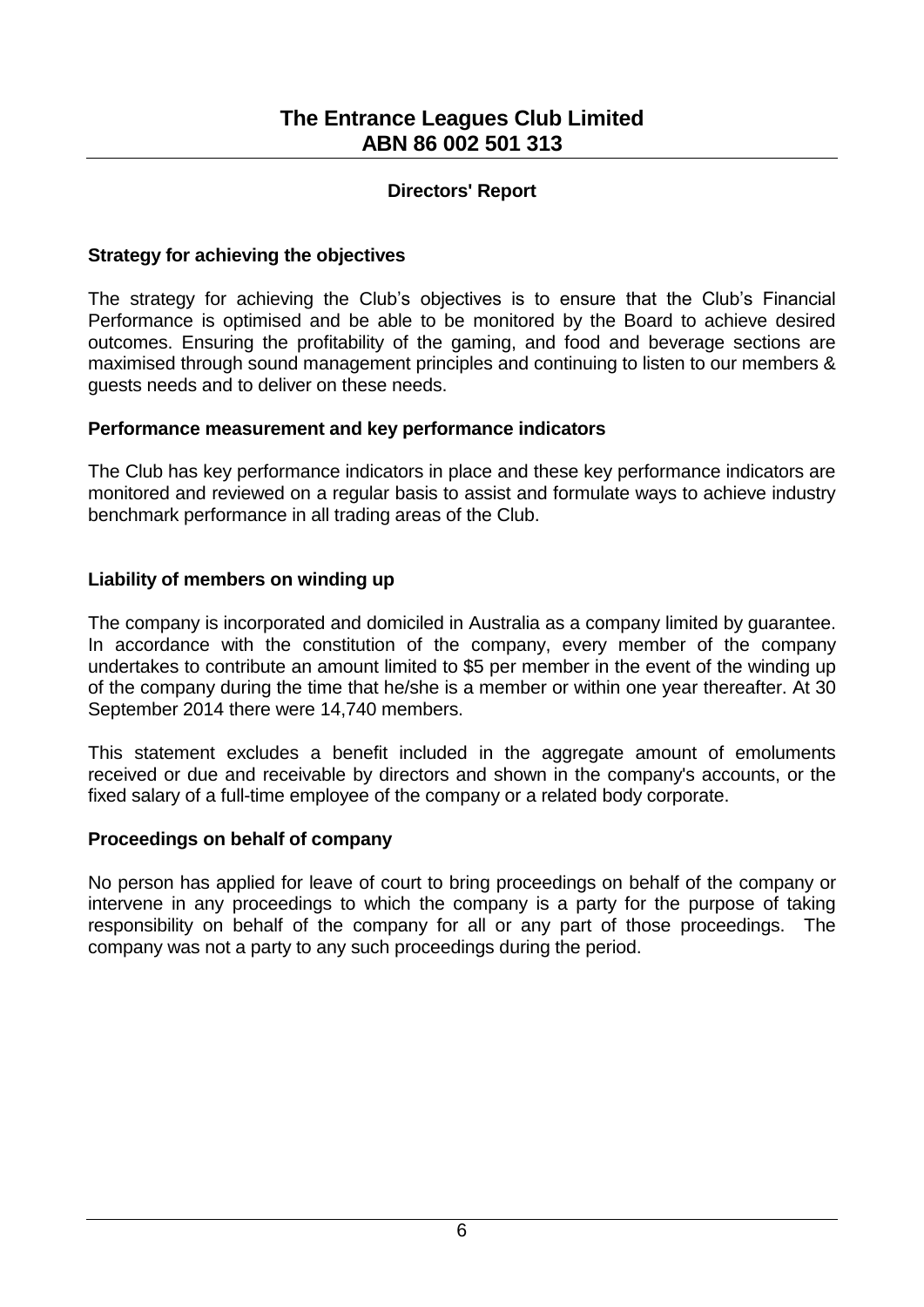# **Directors' Report**

# **Auditor's Independence Declaration**

The auditor's independence declaration for the financial year ended 30 September 2014 has been received and can be found on page 8 of the financial statements.

Signed in accordance with a resolution of the Board of Directors.

**Director** Director **Director** Director **Director Director Director** 

**D L Hart V P Mitchell**

BATEAU BAY NSW

Dated: 28 October, 2014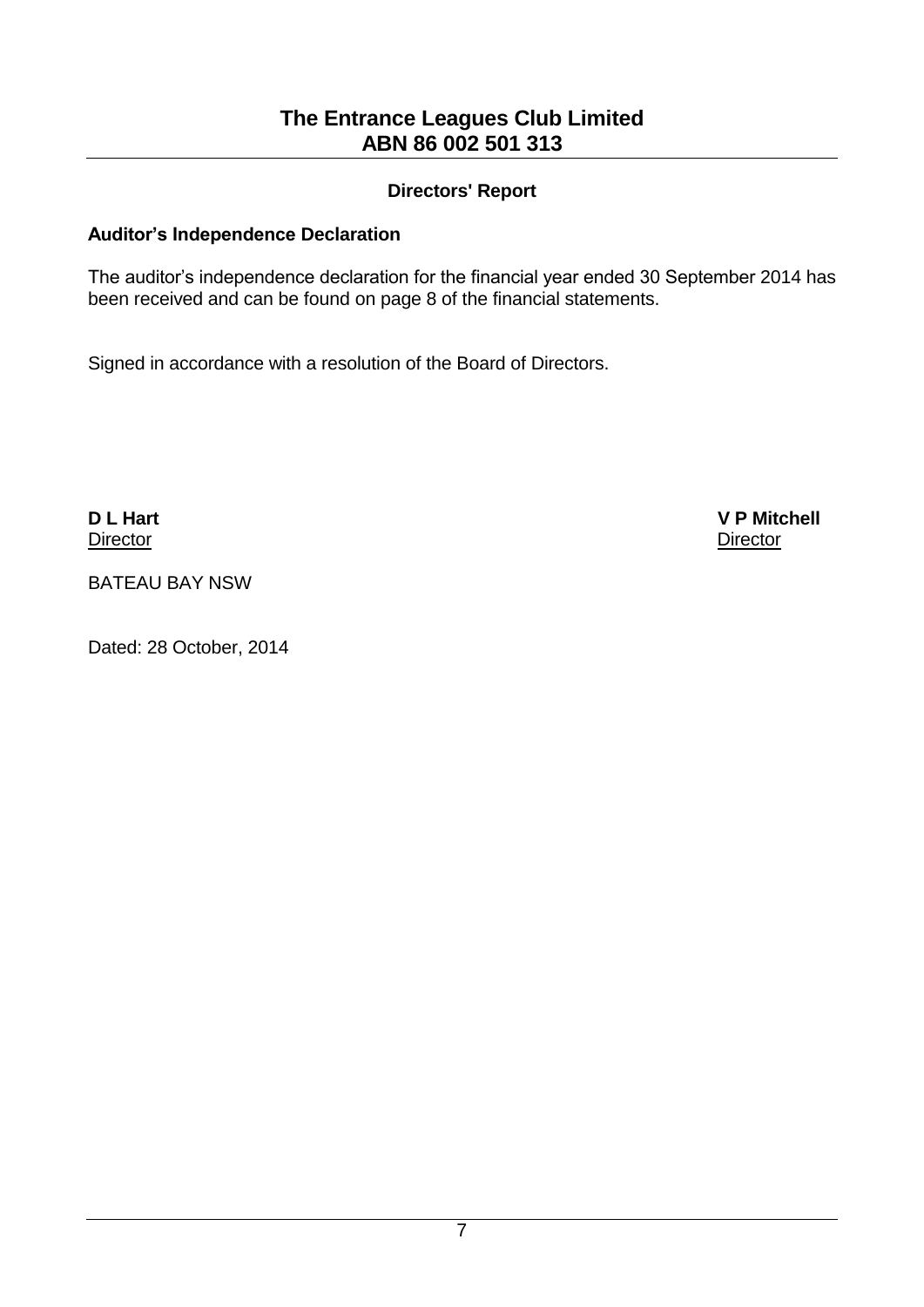# **Auditor's Independence Declaration under Section 307C of the Corporations Act 2001 to the Directors of The Entrance Leagues Club Limited**

I declare that, to the best of my knowledge and belief, during the year ended 30 September 2014 there have been:

- 1. No contraventions of the auditor independence requirements as set out in the Corporations Act 2001 in relation to the audit; and
- 2. No contraventions of any applicable code of professional conduct in relation to the audit.

# **FORTUNITY ASSURANCE**

**T R Davidson** Partner

155 The Entrance Road Erina NSW 2250

Dated: 28 October, 2014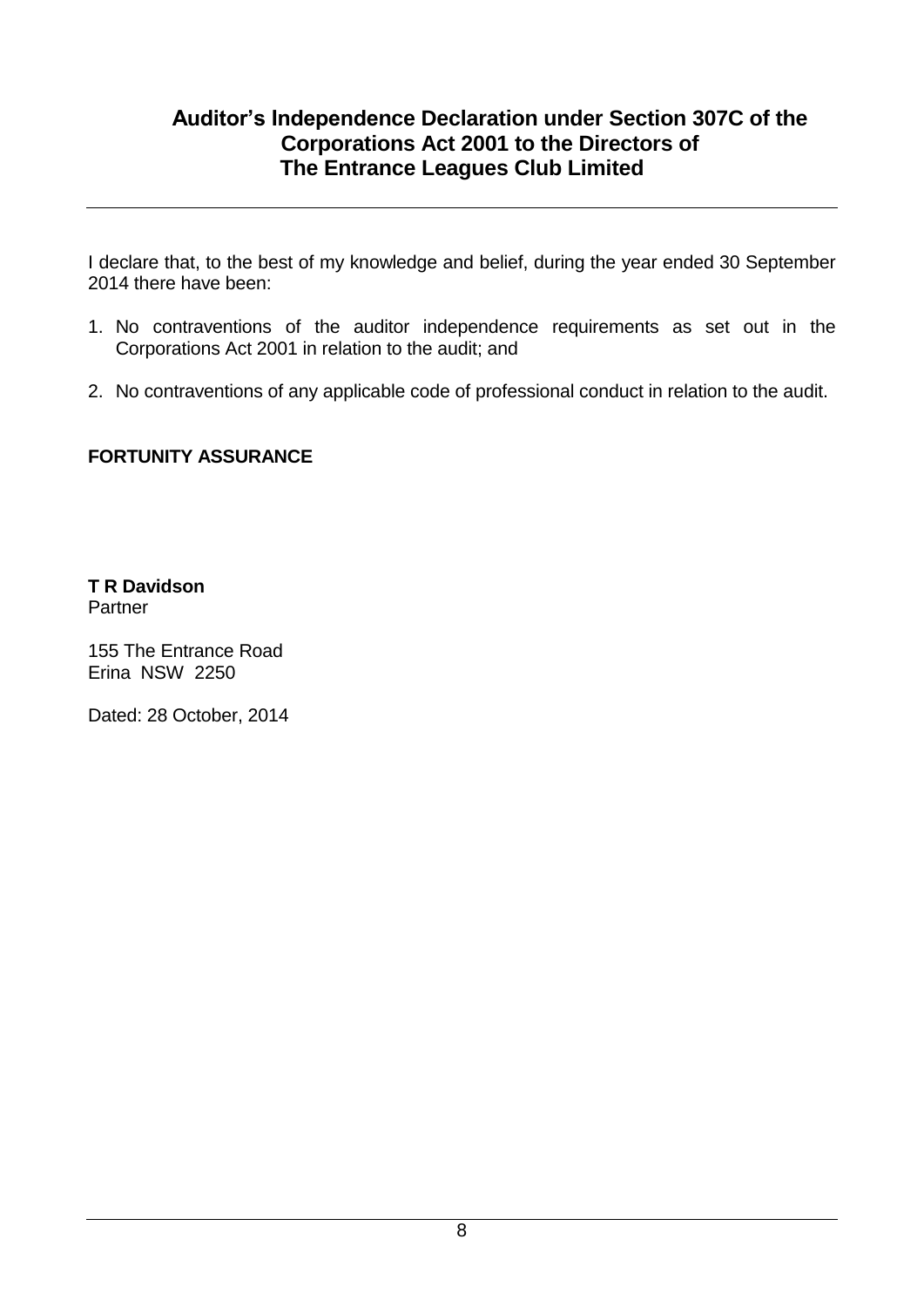### **Statement of Comprehensive Income For The Year Ended 30 September 2014**

|                                                 | <b>Note</b> | 2014<br>\$                 | 2013<br>\$                 |
|-------------------------------------------------|-------------|----------------------------|----------------------------|
| Revenue and Income from operations              |             |                            |                            |
| Sale of goods revenue                           |             | 4,537,183                  | 4,692,219                  |
| Rendering of services revenue<br>Other income   |             | 8,378,754<br>453,730       | 7,863,032<br>503,789       |
|                                                 | 3           | 13,369,667                 | 13,059,040                 |
| <b>Expenses</b>                                 |             |                            |                            |
| Cost of goods sold<br>Employee benefits expense |             | (1,992,935)<br>(3,697,859) | (2,077,184)<br>(3,726,658) |
| Poker machine tax, licences and donations       |             | (1,578,867)                | (1,455,920)                |
| Entertainment and promotions<br>Property costs  |             | (788, 440)<br>(809, 580)   | (757, 587)<br>(848, 714)   |
| Other expenses                                  |             | (2,361,412)                | (2,429,883)                |
|                                                 |             | (11, 229, 093)             | (11, 295, 946)             |
| Earnings before depreciation & finance costs    |             | 2,140,574                  | 1,763,094                  |
| Depreciation and amortisation                   |             | (1,557,794)                | (1,377,821)                |
| Finance costs                                   |             | (59, 599)                  | (84, 773)                  |
| Profit before income tax expense                |             | 523,181                    | 300,500                    |
| Income tax expense                              |             |                            |                            |
| Net profit for the year after income tax        |             | 523,181                    | 300,500                    |
| Other comprehensive income                      |             |                            |                            |
| Total comprehensive income for the year         |             | 523,181                    | 300,500                    |
|                                                 |             |                            |                            |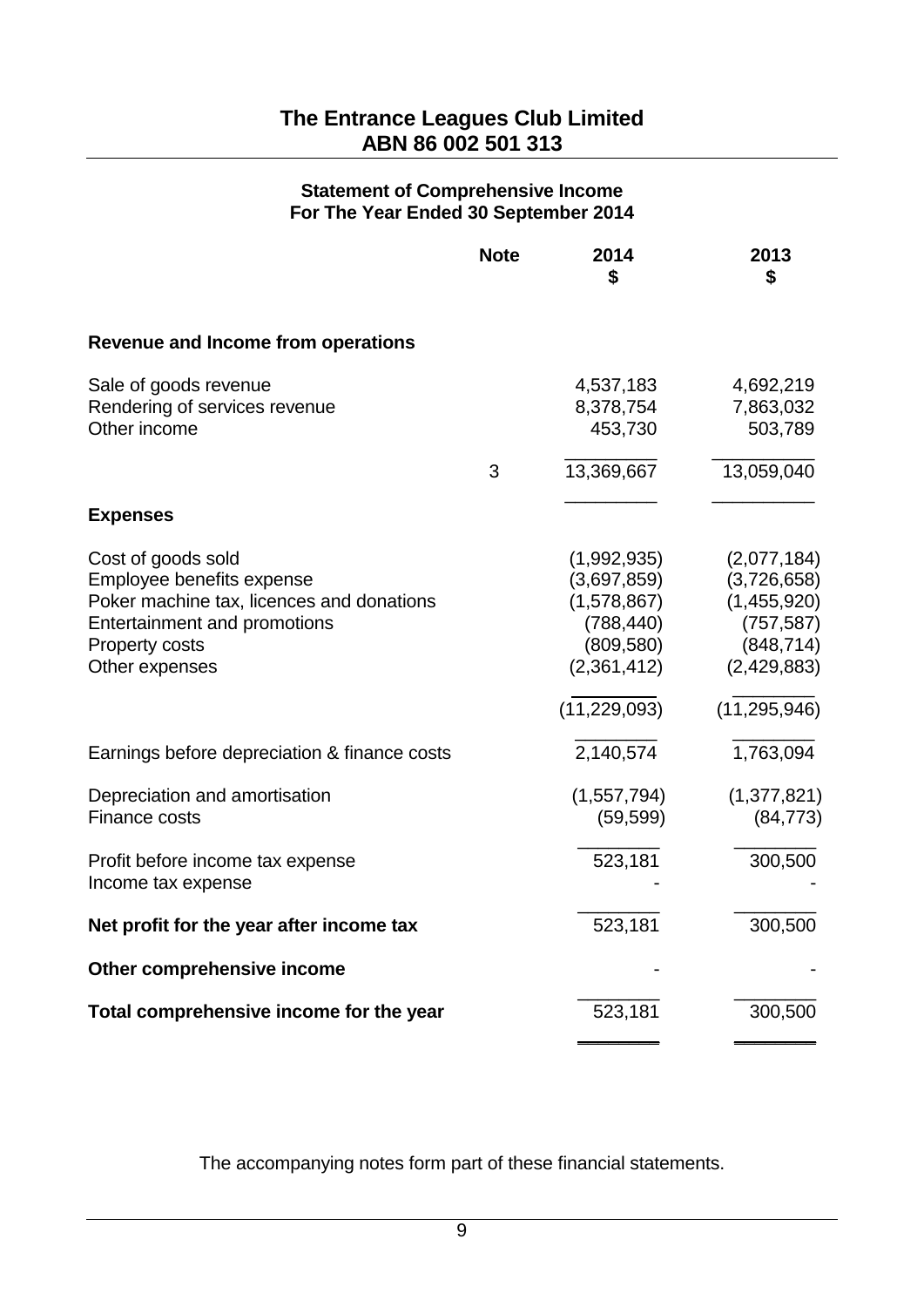# **Statement of Financial Position As At 30 September 2014**

| <b>Current Assets</b>                           |            |
|-------------------------------------------------|------------|
|                                                 |            |
| Cash and cash equivalents<br>3,216,489<br>4     | 2,610,911  |
| 5<br>Trade and other receivables<br>135,767     | 46,711     |
| 6<br>89,109<br>Inventories                      | 82,940     |
| $\overline{7}$<br>178,735<br>Other assets       | 198,990    |
| 3,620,100<br><b>Total Current Assets</b>        | 2,939,552  |
| <b>Non-Current Assets</b>                       |            |
| Property, plant and equipment<br>8,693,650<br>8 | 9,173,844  |
| Intangible assets<br>9<br>172,190               | 172,190    |
| <b>Total Non-Current Assets</b><br>8,865,840    | 9,346,034  |
| 12,485,940<br><b>Total Assets</b>               | 12,285,586 |
| <b>Current Liabilities</b>                      |            |
| Trade and other payables<br>10<br>781,401       | 948,897    |
| 11<br>24,683<br><b>Borrowings</b>               |            |
| Provisions<br>12<br>354,231                     | 322,846    |
| <b>Other Liabilities</b><br>13<br>10,897        | 10,544     |
| 1,171,215<br><b>Total Current Liabilities</b>   | 1,282,287  |
| <b>Non-Current Liabilities</b>                  |            |
| 11<br><b>Borrowings</b><br>845,579              | 1,073,016  |
| Provisions<br>12<br>103,871                     | 97,168     |
| Other<br>13<br>28,755                           | 19,776     |
| <b>Total Non-Current Liabilities</b><br>978,205 | 1,189,960  |
| 2,149,420<br><b>Total Liabilities</b>           | 2,472,247  |
| 10,336,520<br><b>Net Assets</b>                 | 9,813,339  |
| <b>Members' Funds</b>                           |            |
| 10,336,520<br>Retained earnings                 | 9,813,339  |
| 10,336,520<br><b>Total Members Funds</b>        | 9,813,339  |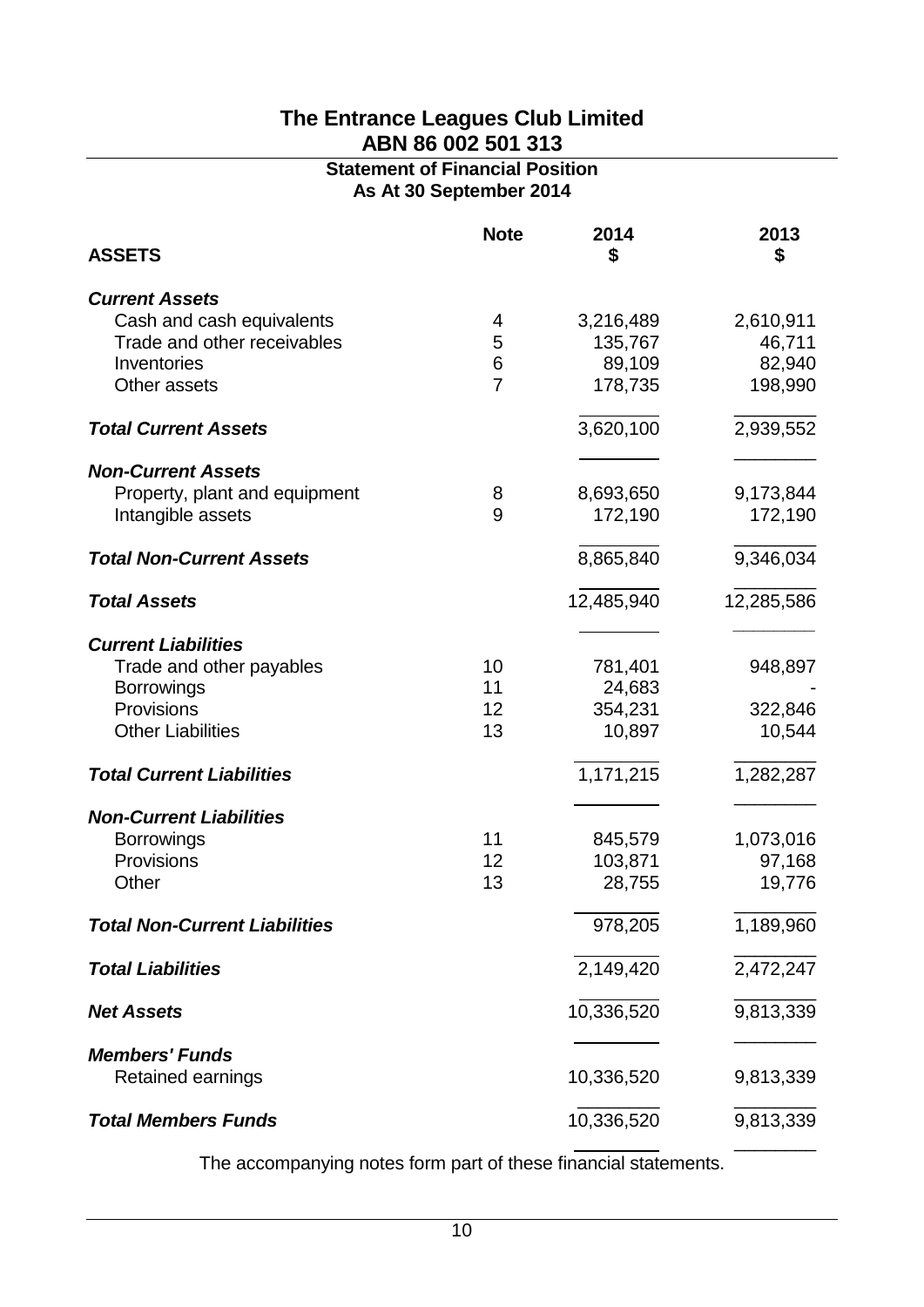#### **Statement of Changes in Members Funds For The Financial Year Ended 30 September 2014**

|                                         | <b>Retained</b><br><b>Earnings</b> | Total      |  |
|-----------------------------------------|------------------------------------|------------|--|
|                                         | S                                  | \$         |  |
| Balance at 1 October 2012               | 9,512,839                          | 9,512,839  |  |
| Total comprehensive income for the year | 300,500                            | 300,500    |  |
| Balance at 30 September 2013            | 9,813,339                          | 9,813,339  |  |
| Total comprehensive income for the year | 523,181                            | 523,181    |  |
| Balance at 30 September 2014            | 10,336,520                         | 10,336,520 |  |
|                                         |                                    |            |  |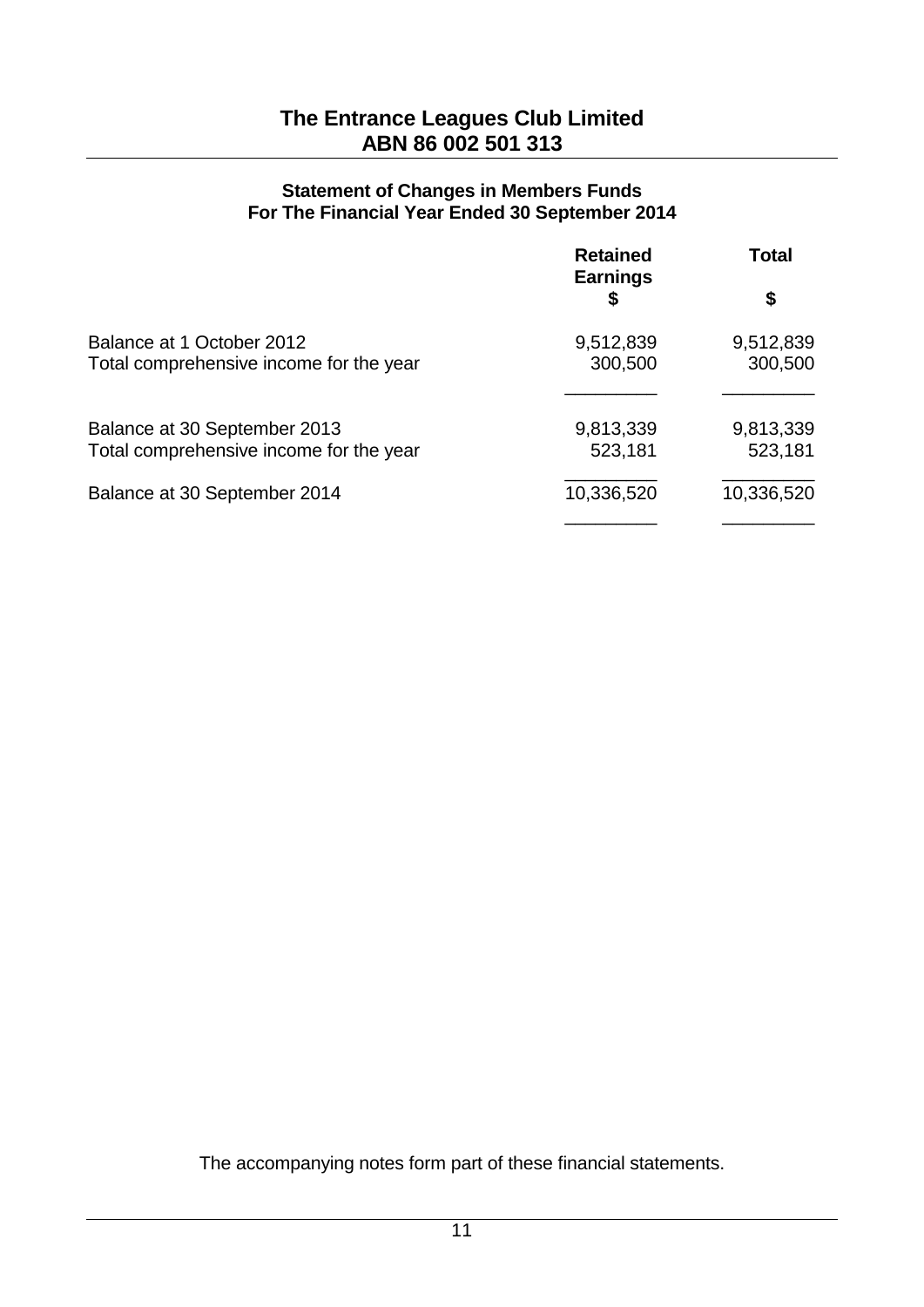#### **Statement Of Cash Flows For The Year Ended 30 September 2014**

|                                                                                                                                                                                | <b>Note</b> | 2014                                                          | 2013<br>\$                                                  |
|--------------------------------------------------------------------------------------------------------------------------------------------------------------------------------|-------------|---------------------------------------------------------------|-------------------------------------------------------------|
| <b>Cash flows from Operating Activities</b><br>Receipts from customers<br>Receipts from members<br>Payments to employees and suppliers<br>Interest received<br>Borrowing costs |             | 13,028,256<br>46,837<br>(11, 344, 412)<br>57,245<br>(59, 599) | 13,148,708<br>32,482<br>(11,500,125)<br>64,565<br>(84, 773) |
| Net cash provided by<br>operating activities                                                                                                                                   | (18b)       | 1,728,327                                                     | 1,660,857                                                   |
| <b>Cash flows from Investing Activities</b><br>Purchase of property, plant and<br>equipment<br>Proceeds from sale of equipment<br>Net cash used in investing<br>activities     |             | (1,099,401)<br>179,406<br>(919, 995)                          | (1,835,182)<br>511,869<br>(1,323,313)                       |
| <b>Cash flows from Financing Activities</b><br>Repayments of borrowings<br>Proceeds from borrowings                                                                            |             | (280, 254)<br>77,500                                          | (387, 384)                                                  |
| Net cash used in financing activities                                                                                                                                          |             | (202, 754)                                                    | (387, 384)                                                  |
| Net increase/(decrease) in cash held<br>Cash at beginning of the financial year                                                                                                |             | 605,578<br>2,610,911                                          | (49, 840)<br>2,660,751                                      |
| Cash at the end of the financial year                                                                                                                                          | (18a)       | 3,216,489                                                     | 2,610,911                                                   |
|                                                                                                                                                                                |             |                                                               |                                                             |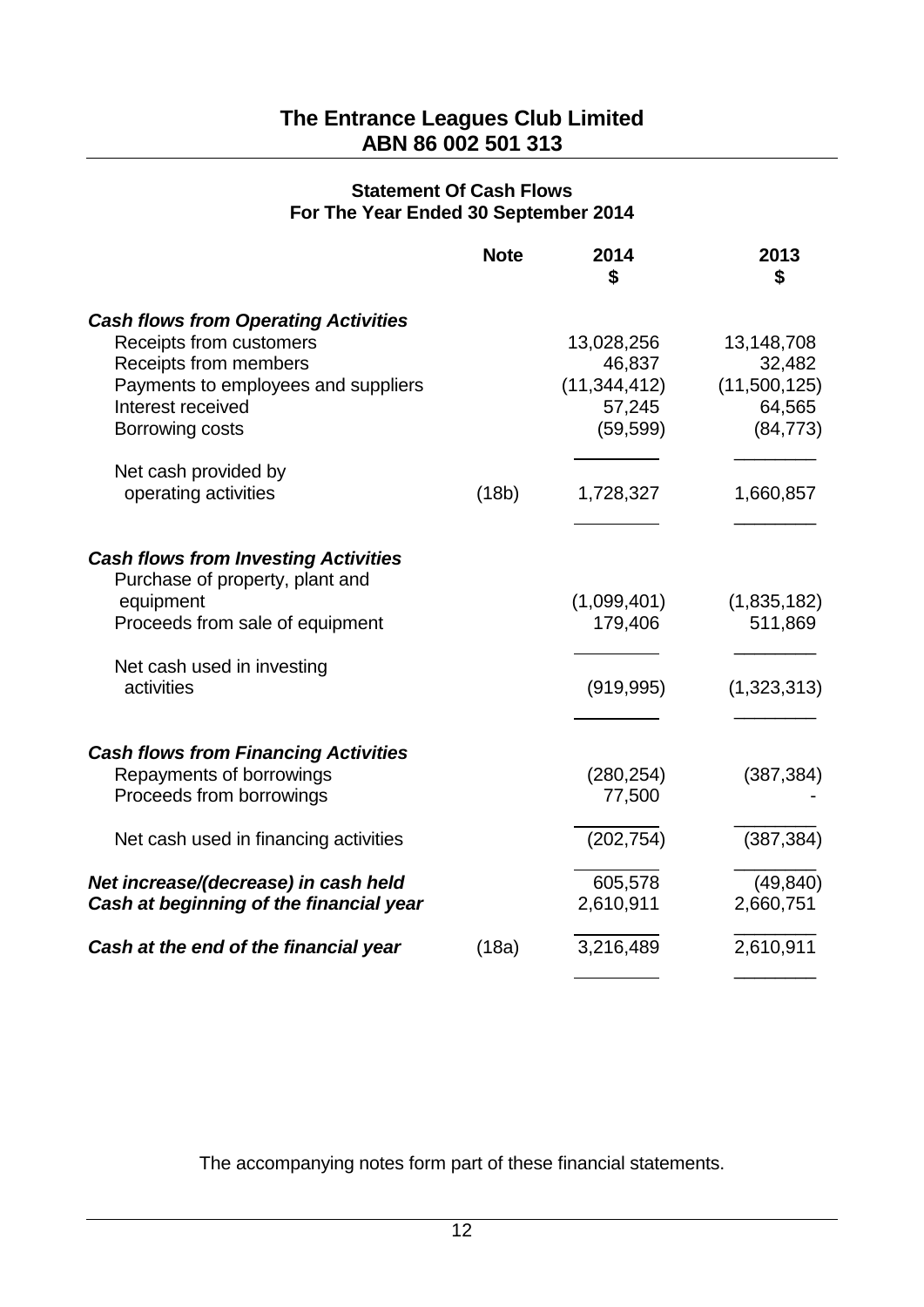## **1. Statement of Significant Accounting Policies**

#### **Basis of Preparation**

The Entrance Leagues Club (Reduced Disclosure Requirements) Limited has elected to early adopt the Australian Accounting Standards – Reduced Disclosure Requirements as set out in AASB 1053: Application of Tiers of Australian Accounting Standards abs AASB 2010-2 Amendments to Australian Accounting Standards arising from Reduced Disclosure Requirements. The company has also adopted AASB 2011- 2: Amendments to the Australian Accounting Standards arising from the Trans-Tasman Convergence Project- Reduced Disclosure and AASB 2012-7: Amendments to the Australian Accounting Standards arising from Reduced Disclosure Requirements.

The financial statements are general purpose financial statements that have been prepared in accordance with Australian Accounting Standards- Reduced Disclosure Requirements of Australian Accounting Standards Board and the Corporations Act 2001. The company is a not-for-profit entity for financial reporting purposes under Australian Accounting Standards.

Australian Accounting Standards set out accounting policies that the AASB has concluded would result in financial statements containing relevant and reliable information about , events and conditions. Material accounting policies adopted in the preparation of these financial statements are presented below and have been consistently applied unless stated otherwise.

The financial statements, except for the cash flow information, have been prepared on an accruals basis and are based on historical costs, modified, where applicable, by the measurement at fair value of selected non-current assets, financial assets and financial liabilities. The amounts presented in the financial statements have been rounded to the nearest dollar.

#### **Accounting Policies**

#### *(a) Revenue*

Revenue from the sale of goods is recognised upon the delivery of goods to customers.

Interest revenue is recognised using the effective interest rate method, which for floating rate financial assets is the rate inherent in the instrument.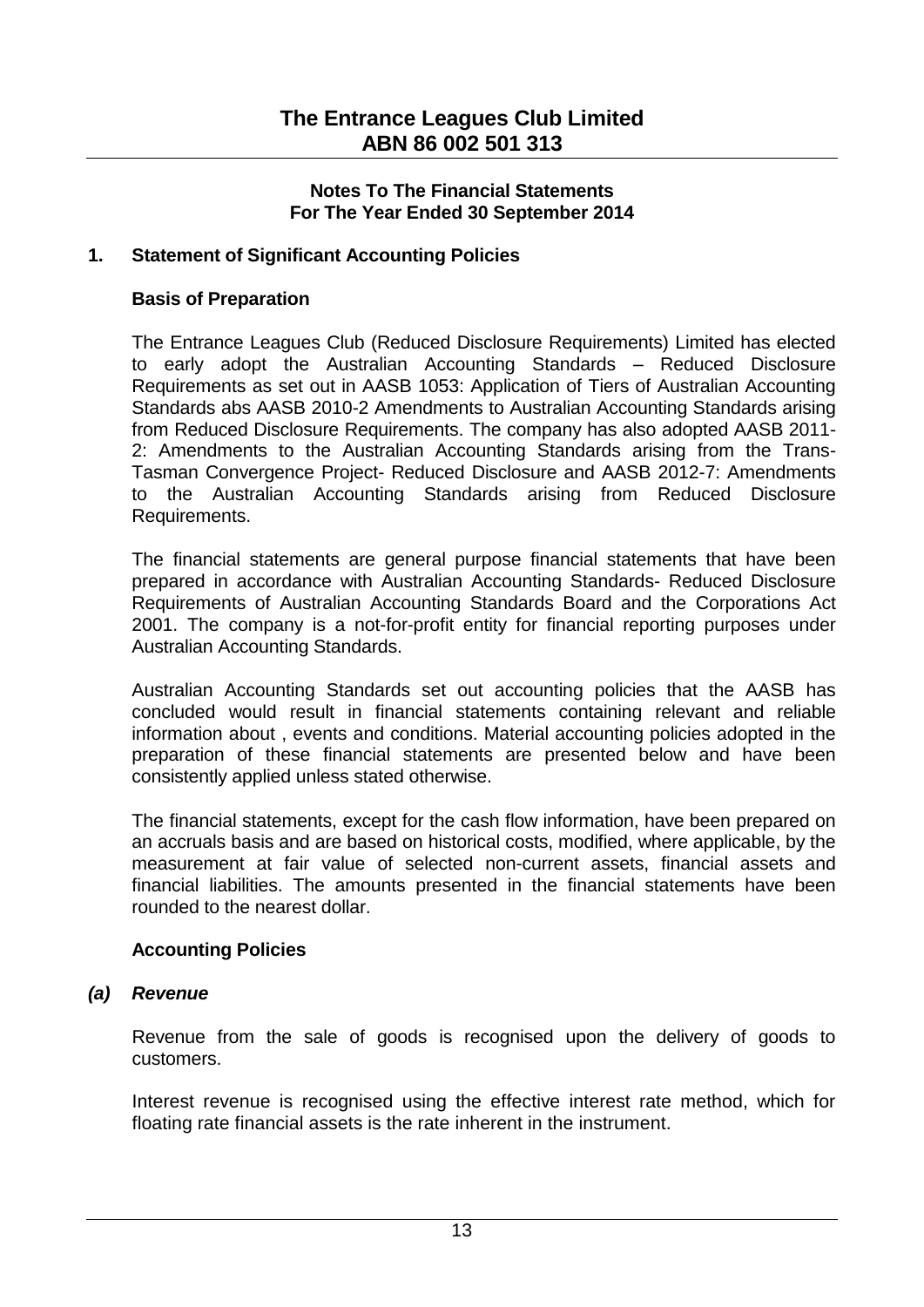# **1. Statement of Significant Accounting Policies (cont'd)**

### *(a) Revenue (cont'd)*

Revenue from the rendering of a service is recognised upon the delivery of the service to the customers.

When grant revenue is received whereby the entity incurs an obligation to deliver economic value directly back to the contributor, this is considered a reciprocal transaction and the grant revenue is recognised in the statement of financial position as a liability until the service has been delivered to the contributor, otherwise the grant is recognised as income on receipt.

If conditions are attached to the grant which must be satisfied before it is eligible to receive the contribution, the recognition of the grant as revenue will be deferred until those conditions are satisfied.

Donations are recognised as revenue when received.

All revenue is stated net of the amount of goods and services tax (GST).

## *(b) Inventories*

Inventories are measured at the lower of cost and current replacement cost. Inventories held for distribution are measured at cost adjusted, when applicable, for any loss of service potential.

## *(c) Property, Plant and Equipment*

Each class of property, plant and equipment is carried at cost or fair value as indicated, less, where applicable, accumulated depreciation and impairment losses.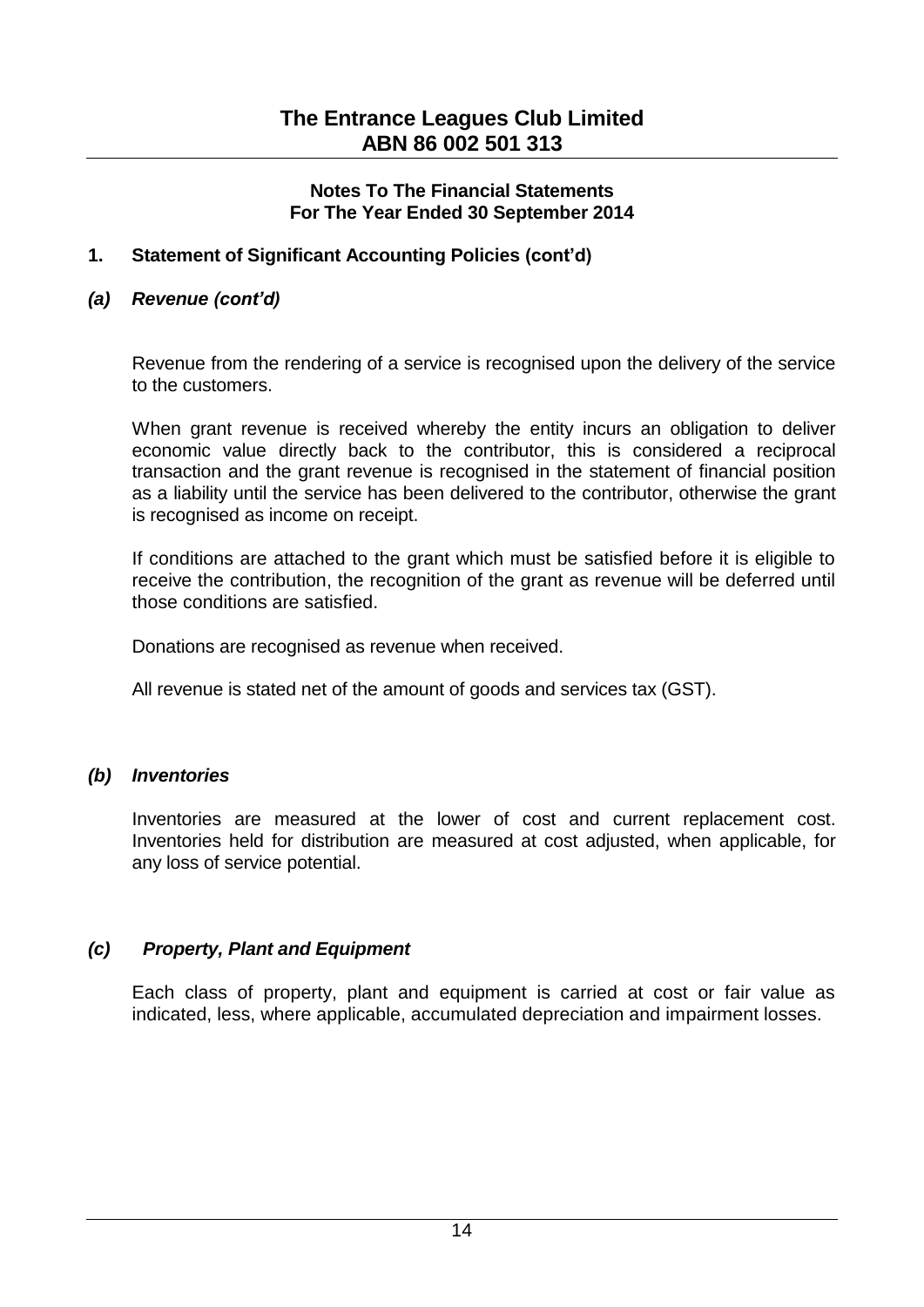# **1. Statement of Significant Accounting Policies (cont'd)**

## *(c) Property, Plant and Equipment (cont'd)*

#### **Freehold Property**

Freehold land is measured on the cost basis. Buildings are measured on the cost basis less depreciation and impairment losses.

#### **Plant and Equipment**

Plant and equipment are measured on the cost basis and are therefore carried at cost less accumulated depreciation and accumulated impairment losses. In the event the carrying amount of plant and equipment is greater than its estimated recoverable amount, the carrying amount is written down immediately to the estimated recoverable amount and impairment losses are recognised either in profit or loss or as a revaluation decrease if the impairment losses relate to a revalued asset. A formal assessment of recoverable amount is made when the impairment indicators are present (refer to note 1(f) for details of impairment).

Plant and equipment that have been contributed at no cost are recognised at the fair value of the asset at the date it is acquired.

#### **Depreciation**

The depreciable amount of all fixed assets, including buildings and capitalised lease assets but excluding freehold land, is depreciated on a straight line basis over the asset's useful life to the entity commencing from the time the asset is held ready for use. Leasehold improvements are depreciated over the shorter of either the unexpired period of the lease or the estimated useful lives of the improvements.

The depreciation rates used for each class of depreciable assets are:

| <b>Class of Fixed Asset</b>      | <b>Depreciation Rate</b> |  |  |
|----------------------------------|--------------------------|--|--|
| Leasehold Building               | 3%                       |  |  |
| Furniture, fittings and fixtures | $6 - 27%$                |  |  |
| Office equipment and furniture   | $9 - 24%$                |  |  |
| <b>Poker Machines</b>            | 30%                      |  |  |
| Leased plant and equipment       | 30%                      |  |  |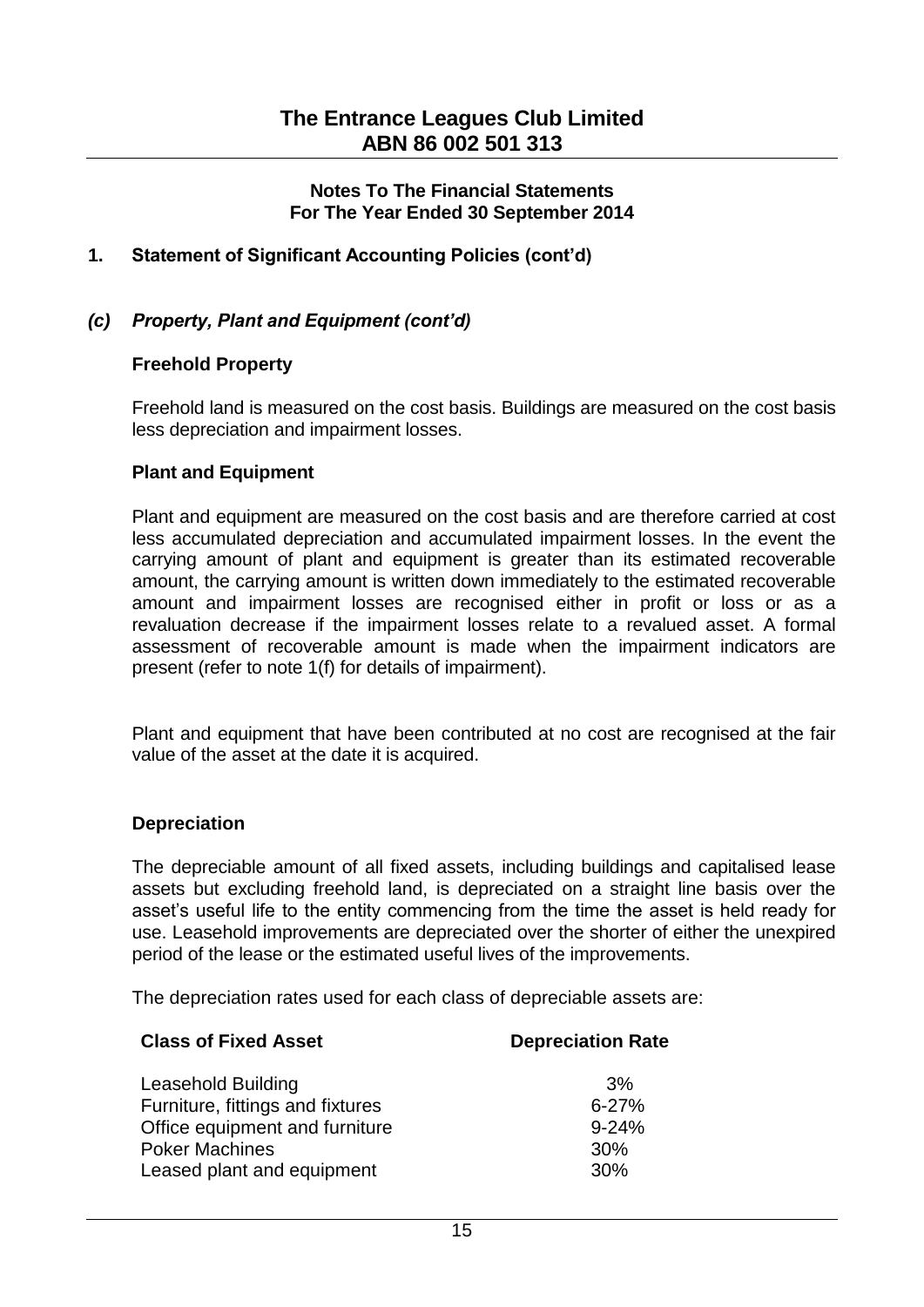## **1. Statement of Significant Accounting Policies (cont'd)**

### *(c) Property, Plant and Equipment (cont'd)*

The assets' residual values and useful lives are reviewed and adjusted if appropriate, at end of each reporting period.

Gains and losses on disposals are determined by comparing proceeds with the carrying amount. These gains or losses are recognised in profit or loss in the period in which they arise. When revalued assets are sold, amounts included in the revaluation surplusw relating to that asset are transferred to retained earnings.

### *(d) Leases*

Leases of fixed assets, where substantially all the risks and benefits incidental to the ownership of the asset (but not the legal ownership) that are transferred to the entity, are classified as finance leases.

Finance leases are capitalised, recognising an asset and a liability equal to the present value of the minimum lease payments, including any guaranteed residual values.

Leased assets are depreciated on a straight-line basis over their estimated useful lives where it is likely that the entity will obtain ownership of the asset. Lease payments are allocated between the reduction of the lease liability and the lease interest expense for the period.

Lease payments for operating leases, where substantially all the risks and benefits remain with the lessor, are recognised as expenses on a straight line basis over the lease term.

Lease incentives under operating leases are recognised as a liability and amortised on a straight line basis over the life of the lease term.

## *(e) Financial Instruments*

## **Initial Recognition and Measurement**

Financial assets and financial liabilities are recognised when the entity becomes a party to the contractual provisions of the instrument. For financial assets, this is equivalent to the date that the entity commits itself to either purchase or sell that asset (i.e. trade date accounting is adopted).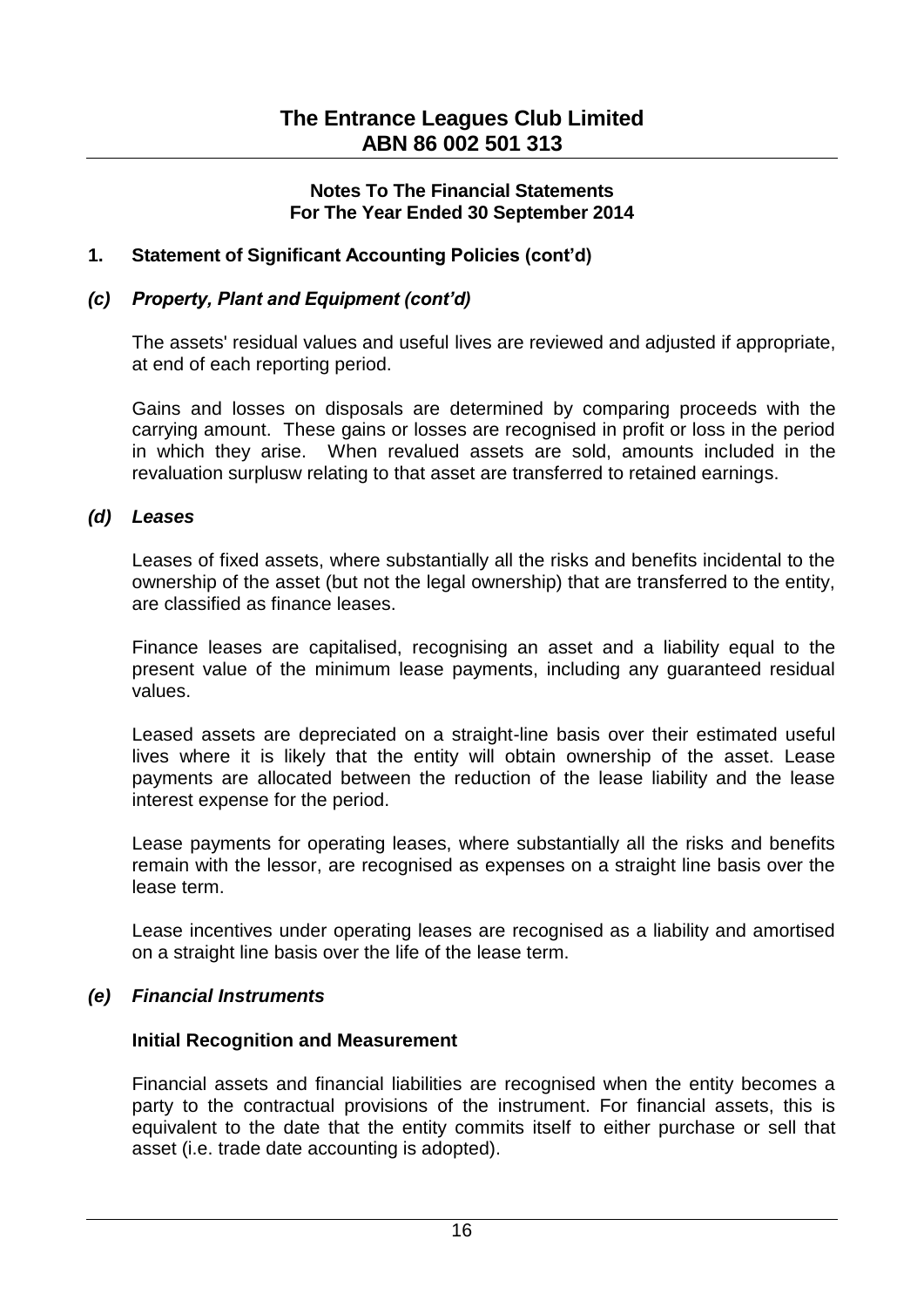# **1. Statement of Significant Accounting Policies (cont'd)**

### *(e) Financial Instruments (cont'd)*

Financial instruments are initially measured at fair value plus transactions costs where the instrument is classified "at fair value through profit or loss" in which case transaction costs are expensed to profit and loss immediately.

### **Classification and Subsequent Measurement**

Financial instruments are subsequently measured at fair value, amortised cost using the effective interest rate method, or cost. Where available, quoted prices in an active market are used to determine fair value. In other circumstances, valuation techniques are adopted.

Amortised cost is calculated as the amount at which the financial asset or financial liability is measured at initial recognition less principal repayments and reduction for impairment, and adjusted for any cumulative amortisation of the difference between that initial amount and the maturity amount calculated using the effective interest method.

The effective interest method is used to allocate interest income or interest expense over the relevant period and is equivalent to the rate that exactly discounts estimated future cash payments or receipts (including fees, transaction costs and other premiums or discounts) through the expected life (or when this cannot be reliably predicted, the contractual term) of the financial instrument to the net carrying amount of the financial asset or financial liability. Revisions to expected future net cash flows will necessitate an adjustment to the carrying amount with a consequential recognition of an income or expense item in profit or loss.

Fair value is determined based on current bid prices for all quoted investments. Valuation techniques are applied to determine the fair value for all unlisted securities, including recent arm's length transactions, reference to simular instruments and option pricing models.

## *(i) Financial assets at fair value through Profit or loss*

Financial assets are classified at "fair value through profit or loss" when they are held for trading for the purpose of short term profit taking, derivatives not held for hedging purposes, or when they are designated as such to avoid an accounting mismatch or to enable performance evaluation where a group of financial assets is managed by key management personnel on a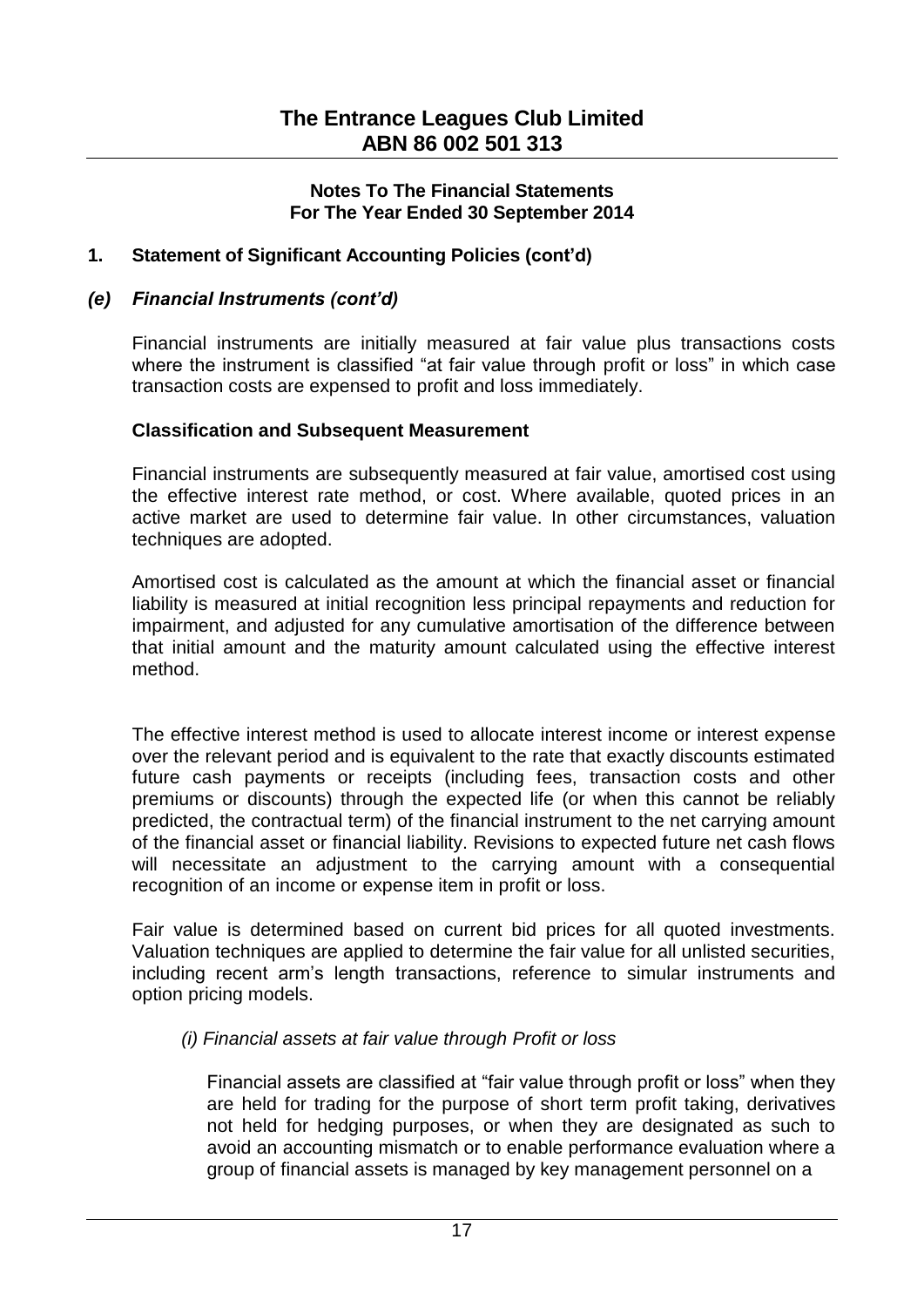# **1. Statement of Significant Accounting Policies (cont'd)**

### *(e) Financial Instruments (cont'd)*

fair value basis in accordance with a documented risk management or investment strategy. Such assets are subsequently measured at fair value with changes in carrying amount being included in profit or loss.

*(ii) Loans and receivables*

Loans and receivables are non-derivative financial assets with fixed or determinable payments that are not quoted in an active market and are subsequently measured at amortised cost. Gains or losses are recognised in profit or loss through the amortisation process and when the financial asset is derecognised.

*(iii) Held-to-maturity investments*

Held-to-maturity investments are non-derivative financial assets that have fixed maturities and fixed or determinable payments, and it is the company's intention to hold these investments to maturity. They are subsequently measured at amortised cost. Gains or losses are recognised in profit or loss through the amortisation process and when the financial asset is derecognised.

## *(iv) Available-for-sale financial assets*

Available-for-sale financial assets are non-derivative financial assets that are either not capable of being classified into other categories of financial assets due to their nature or they are designated as such by management. They comprise investments in the equity of other entities where there is neither a fixed maturity nor fixed or determinable payments.

They are subsequently measured at fair value with any remeasurements other than impairment losses and foreign exchange gains and losses recognised in other comprehensive income. When the financial asset is derecognised, the cumulative gain or loss pertaining to that asset previously recognised in other comprehensive income is reclassified into profit or loss.

Available-for-sale financial assets are classified as non-current assets when they are expected to be sold after 12 months from the end of the reporting period. All other available for sale financial assets are classified as current assets.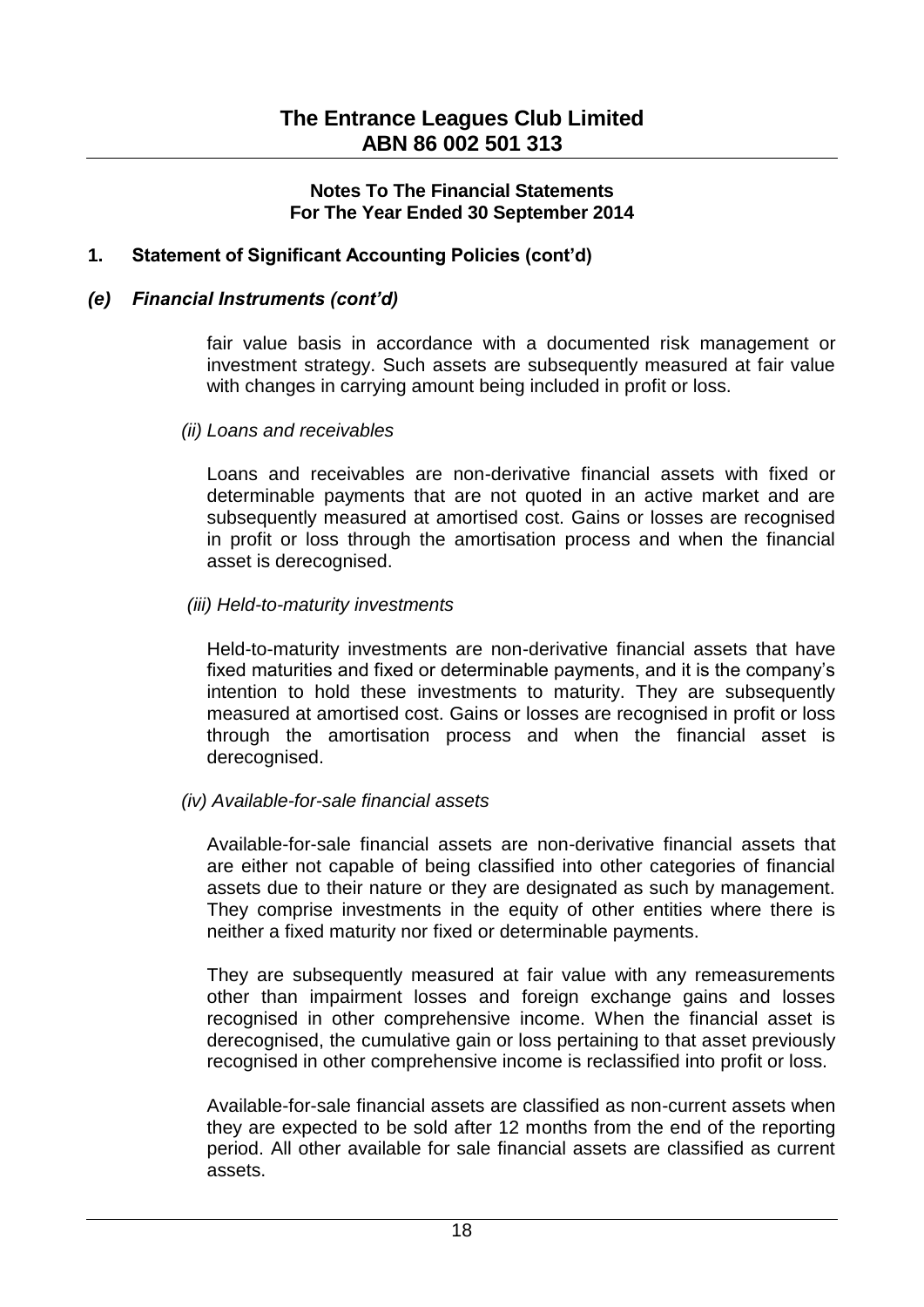# **1. Statement of Significant Accounting Policies (cont'd)**

# *(e) Financial Instruments (cont'd)*

### *(v) Financial liabilities*

Non-derivative financial liabilities other than financial guarantees are subsequently measured at amortised cost. Gains or losses are recognised in profit or loss through the amortisation process and when the financial liability is derecognised.

#### Impairment

At the end of each reporting period, the company assesses whether there is objective evidence that a financial asset has been impaired. A financial asset or a group of financial assets will be deemed to be impaired if, and only if, there is objective evidence of impairment as a result of the occurrence of one or more events (a "loss event"), which as an impact on the estimated future cash flows of the financial asset(s).

## **Derecognition**

Financial assets are derecognised where the contractual rights to receipt of cash flows expire or the asset is transferred to another party whereby the entity no longer has any significant continuing involvement in the risks and benefits associated with the asset. Financial liabilities are derecognised where the related obligations are discharged, cancelled or expired. The difference between the carrying amount of the financial liability, which is extinguished or transferred to another party, and the fair value of consideration paid, including the transfer of non-cash assets or liabilities assumed, is recognised in profit or loss.

## *(f) Impairment of assets*

At the end of each reporting period, the entity assesses whether there is any indication that an asset may be impaired. If such indication exists, an impairment test is carried out on the asset by comparing the recoverable amount if an asset, being the higher of the asset's fair value less costs to sell and value in use, to the asset's carrying amount.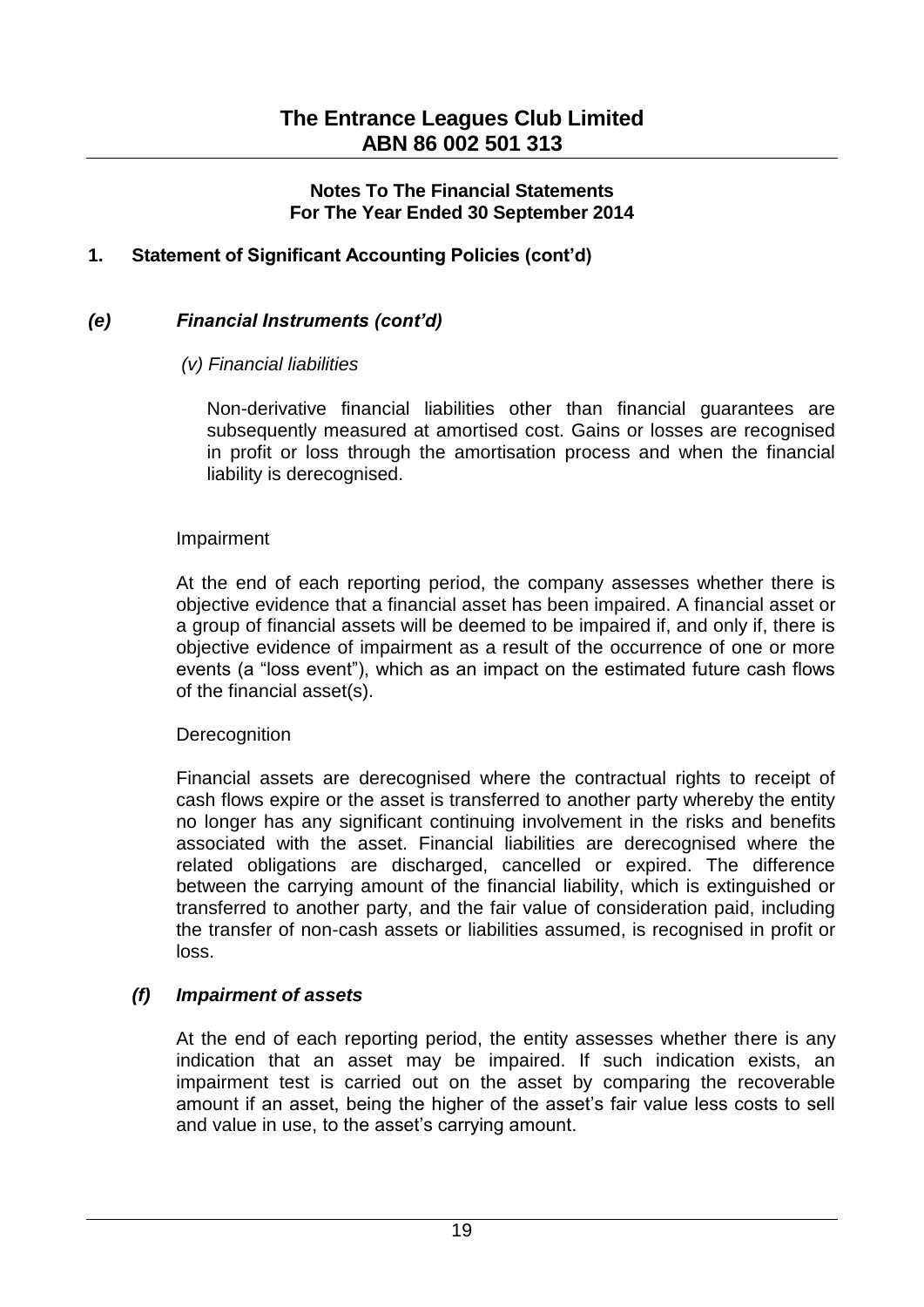# **1. Statement of Significant Accounting Policies (cont'd)**

## *(f) Impairment of assets (cont'd)*

Any excess of the asset's carrying amount over its recoverable amount is recognised immediately in profit and loss, unless the asset is carried at a revalued amount in accordance with another Standard (e.g. in accordance with the revaluation model in AASB 116). Any impairment or loss of a revalued asset is treated as a revaluation decrease in accordance with that other standard.

Where it is not possible to estimate the recoverable amount of an individual asset, the entity estimates the recoverable amount of the cash-generating unit to which the asset belongs.

Impairment testing is performed annually for goodwill and intangible assets with indefinite lives.

# *(g) Employee Benefits*

Provision is made for the company's liability for employee benefits arising from services rendered by employees to the end of the reporting period. Employee benefits that are expected to be settled within one year have been measured at the amounts expected to be paid when the liability is settled. Employee benefits payable later than one year have been measured at the present value of the estimated future cash outflows to be made for those benefits. In determining the liability, consideration is given to employee wage increases and the probability that the employee may not satisfy vesting requirements. Those cash outflows are discounted using market yields on national government bonds with terms to maturity that match the expected timing of cash flows.

# *(h) Cash and Cash Equivalents*

Cash and cash equivalents include cash on hand, deposits held at-call with banks, other short-term highly liquid investments with original maturities of three months or less, and bank overdrafts. Bank overdrafts are shown within short-term borrowings in current liabilities on the statement of financial position.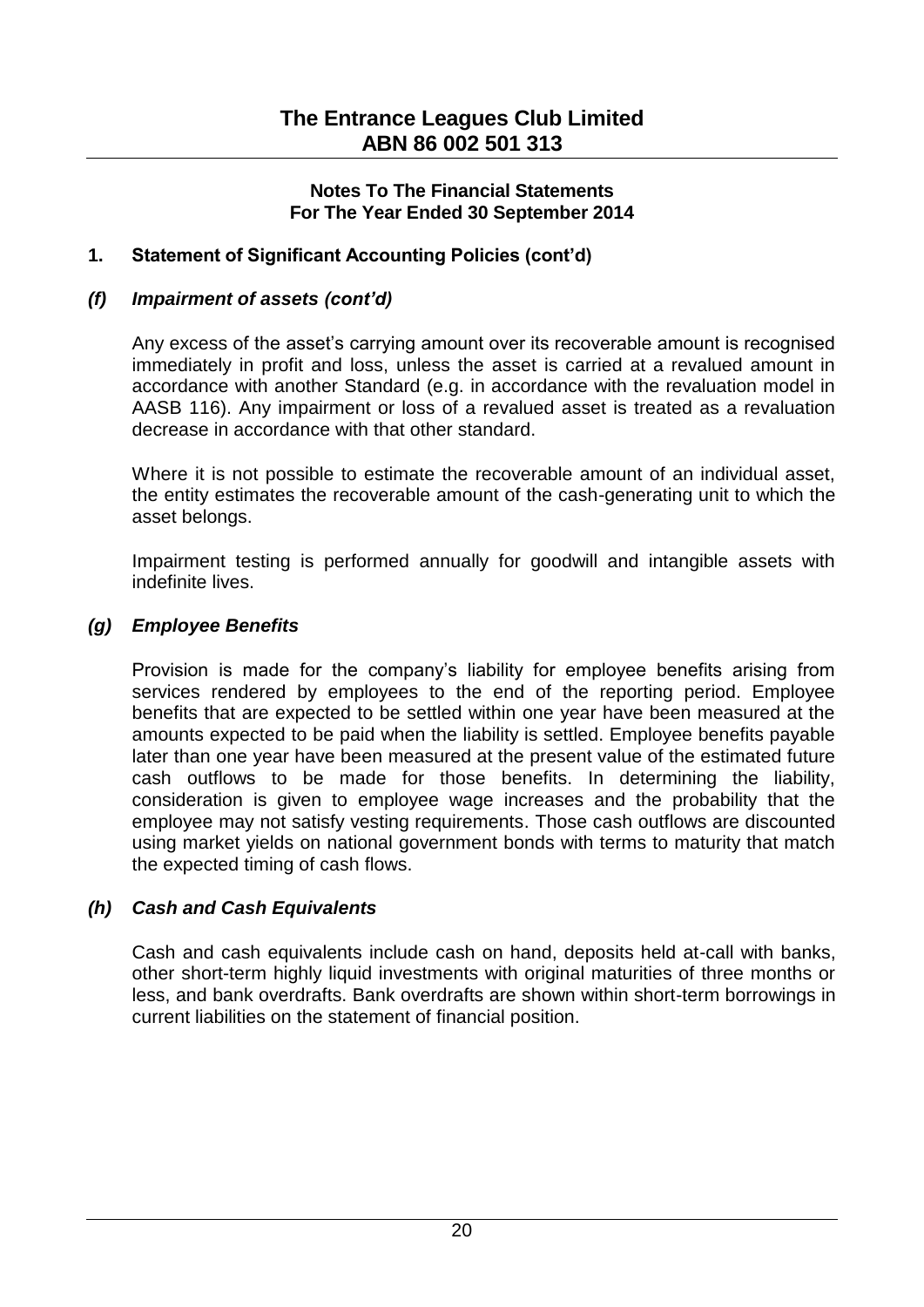# **1. Statement of Significant Accounting Policies (cont'd)**

## *(i) Goods and Services Tax (GST)*

Revenues, expenses and assets are recognised net of the amount of GST, except where the amount of GST incurred is not recoverable from the Australian Tax Office (ATO).

Receivables and payables are stated inclusive of the amount of GST receivable or payable. The net amount of GST recoverable from, or payable to, the ATO is included with other receivables or payables in the statement of financial position.

Cash flows are presented on a gross basis. The GST components of cash flows arising from investing or financing activities which are recoverable from, or payable to, the ATO are presented as operating cash flows included in receipts from customers or payments to suppliers.

## *(j) Income Tax*

The Company is exempt from income tax under section 23  $(q)$  of the Income Tax Assessment act.

## *(k) Comparative Figures*

When required by accounting standards, comparative figures have been adjusted to conform with changes in presentation for the current financial year.

## *(l) Trade and other Payables*

Trade and other payables represent the liabilities for goods and services received by the company during the reporting period that remain unpaid at the end of the reporting period. The balance is recognised as a current liability with the amounts normally paid within 30 days of recognition of the liability.

## *(m) Critical Accounting Estimates and Judgements*

The Directors evaluate estimates and judgments incorporated into the financial statements based on historical knowledge and best available current information. Estimates assume a reasonable expectation of future events and are based on current trends and economic data, obtained both externally and within the entity.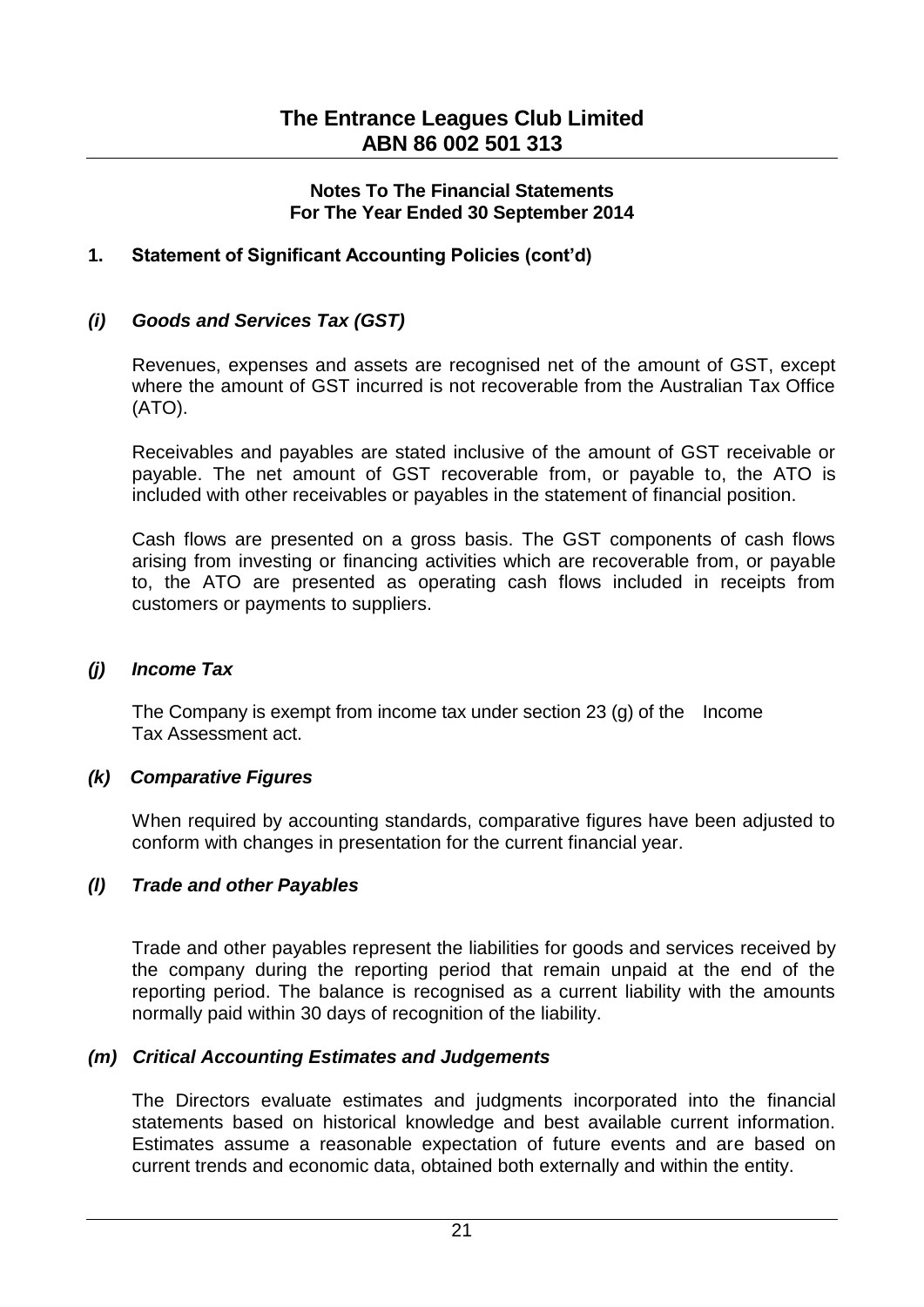# **1. Statement of Significant Accounting Policies (cont'd)**

### *(n) Critical accounting estimates and judgements*

Estimates and judgements are continually evaluated and are based on historical experience and other factors, including expectations of future events that may have a financial impact on the entity and that are believed to be reasonable under the circumstances.

### *(o) New accounting standards and interpretations*

**2. Revenue**

Certain new accounting standards and interpretations have been published that are not mandatory for 30 September 2014 reporting periods. The Company's assessment of the impact of these new standards and interpretations is that their adoption is not expected to have a material impact on future financial statements.

|                                    | 2014<br>\$ | 2013<br>\$ |
|------------------------------------|------------|------------|
| <b>Revenue</b>                     |            |            |
| <b>Sale of Goods</b>               |            |            |
| - Bar sales                        | 2,916,855  | 2,968,807  |
| - Catering sales                   | 1,620,328  | 1,723,412  |
| Total sale of goods                | 4,537,183  | 4,692,219  |
| <b>Rendering of services</b>       |            |            |
| - Poker machine clearances         | 7,422,029  | 6,964,538  |
| - TAB commission                   | 98,577     | 95,610     |
| - Keno commission                  | 138,232    | 148,873    |
| - Football club income             | 311,755    | 290,105    |
| - Bowling club income              | 23,719     | 32,725     |
| Other promotions income<br>-       | 384,442    | 331,181    |
| <b>Total rendering of services</b> | 8,378,754  | 7,863,032  |
|                                    |            |            |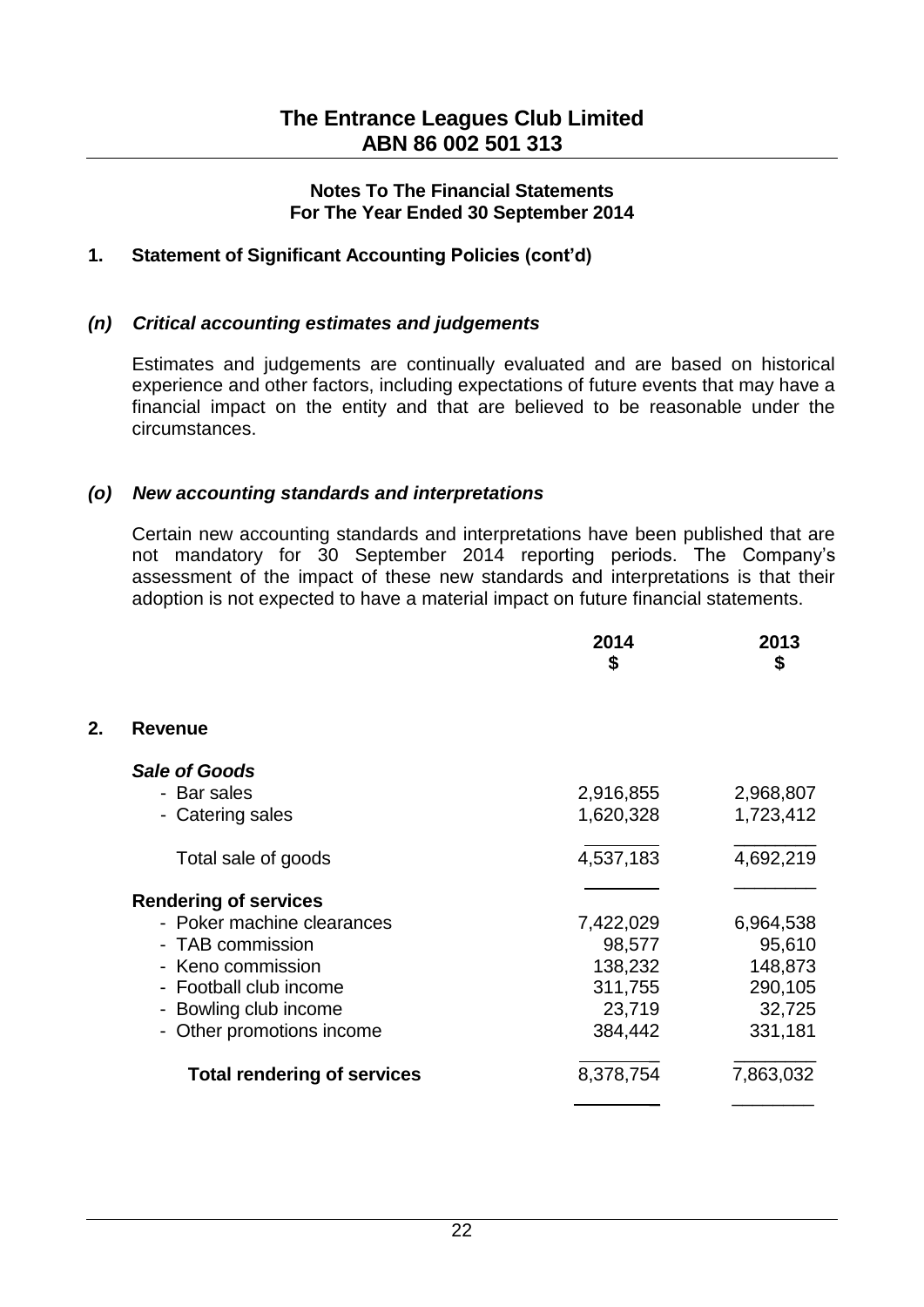# **Notes To The Financial Statements For The Year Ended 30 September 2014**

|    |                                           | 2014<br>\$ | 2013<br>\$ |
|----|-------------------------------------------|------------|------------|
| 2. | Revenue (cont'd)                          |            |            |
|    | <b>Other Income</b>                       |            |            |
|    | - Commission received                     | 114,182    | 108,790    |
|    | - Interest received                       | 57,245     | 64,565     |
|    | - Members subscriptions                   | 37,505     | 36,789     |
|    | - Other income                            | 87,193     | 53,135     |
|    | - Proceeds from sale of non-current asset | 157,605    | 240,510    |
|    | Total other income                        | 453,730    | 503,789    |
|    | Total revenue and other income            | 13,369,667 | 13,059,040 |
| 3. | <b>Profit for the Year</b>                |            |            |
|    | Depreciation                              |            |            |
|    | - Leasehold buildings                     | 274,702    | 272,168    |
|    | - Leasehold buildings-bowling club        | 58,319     | 57,047     |
|    | - Furniture, Fittings and plant           | 292,915    | 283,807    |
|    | - Office Equipment Furniture              | 20,735     | 25,631     |
|    | - Poker machines                          | 911,123    | 796,215    |
| 4. | <b>Cash and cash equivalents</b>          |            |            |
|    | Cash on hand                              | 155,020    | 182,648    |
|    | Cash at bank                              | 3,061,469  | 2,428,263  |
|    |                                           | 3,216,489  | 2,610,911  |
|    |                                           |            |            |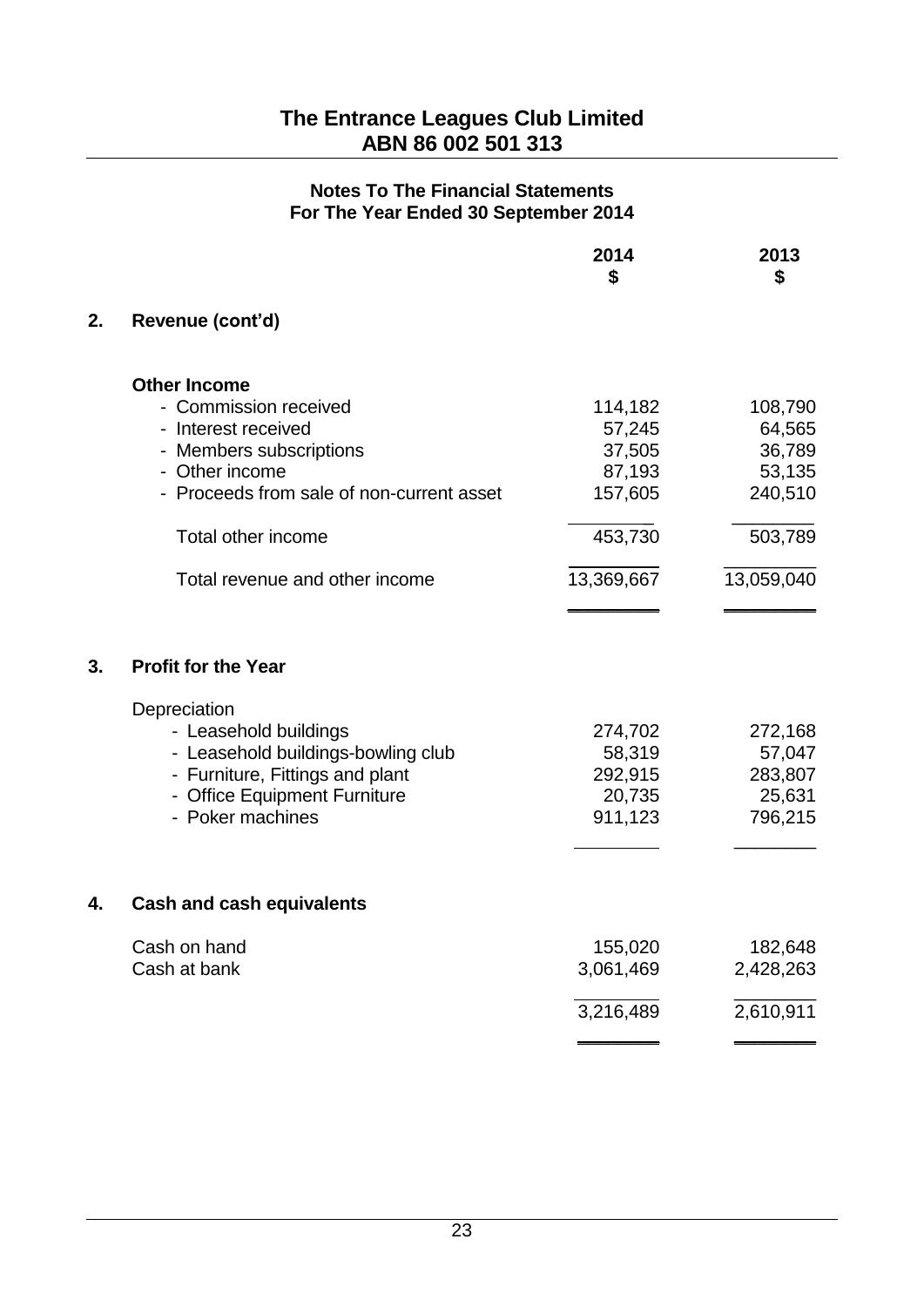# **Notes To The Financial Statements For The Year Ended 30 September 2014**

|    |                                                                     | <b>Note</b> | 2014<br>\$                 | 2013<br>\$                |
|----|---------------------------------------------------------------------|-------------|----------------------------|---------------------------|
| 5. | <b>Trade and other receivables</b>                                  |             |                            |                           |
|    | Other debtors                                                       |             | 135,767                    | 46,711                    |
|    |                                                                     |             | 135,767                    | 46,711                    |
| 6. | <b>Inventories</b>                                                  |             |                            |                           |
|    | <b>Bar Stock</b><br><b>Catering Stock</b><br>Merchandise and prizes |             | 51,210<br>11,823<br>26,076 | 58,939<br>8,143<br>15,858 |
|    |                                                                     |             | 89,109                     | 82,940                    |
| 7. | <b>Other Assets</b>                                                 |             |                            |                           |
|    | Prepayments<br>Deposits                                             |             | 169,822<br>8,913           | 190,077<br>8,913          |
|    |                                                                     |             | 178,735                    | 198,990                   |
| 8. | <b>Property, Plant and Equipment</b>                                |             |                            |                           |
|    | Leasehold buildings - at cost<br>Less: Accumulated depreciation     |             | 9,198,666<br>(3,332,064)   | 9,092,466<br>(3,057,362)  |
|    |                                                                     |             | 5,866,602                  | 6,035,104                 |
|    |                                                                     |             |                            |                           |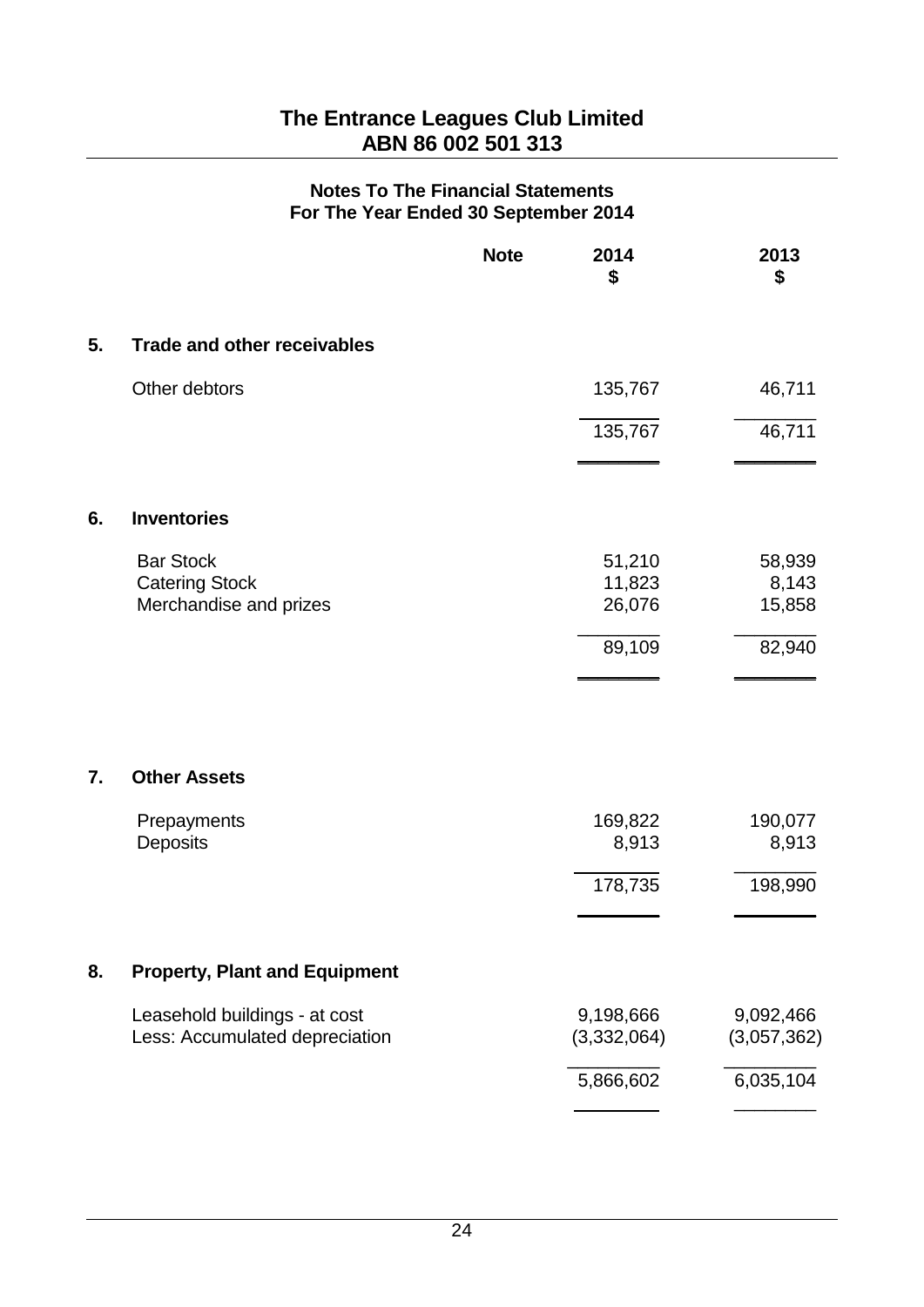# **Notes To The Financial Statements For The Year Ended 30 September 2014**

|    |                                                                                                    | <b>Note</b> | 2014<br>\$               | 2013<br>\$               |
|----|----------------------------------------------------------------------------------------------------|-------------|--------------------------|--------------------------|
| 8. | Property, Plant and Equipment (cont'd)                                                             |             |                          |                          |
|    | Leasehold Buildings - Bowling Club<br>- at independent valuation<br>Less: Accumulated amortisation | (a)         | 716,713<br>(262, 395)    | 681,162<br>(204, 076)    |
|    |                                                                                                    |             | 454,318                  | 477,086                  |
|    | Furniture, fittings & plant - at cost<br>Less: Accumulated depreciation                            |             | 3,179,162<br>(2,443,202) | 3,081,376<br>(2,257,597) |
|    |                                                                                                    |             | 735,960                  | 823,779                  |
|    | Office equipment & furniture - at cost<br>Less: Accumulated depreciation                           |             | 242,294<br>(208, 626)    | 236,291<br>(187, 890)    |
|    |                                                                                                    |             | 33,668                   | 48,401                   |
|    | Poker machines - at cost<br>Less: Accumulated depreciation                                         |             | 5,334,957<br>(3,731,855) | 5,007,845<br>(3,218,371) |
|    |                                                                                                    |             | 1,603,102                | 1,789,474                |
|    | Plant, equipment & vehicles under lease<br>Less: Accumulated amortisation                          |             | 123,495<br>(123, 495)    | 123,495<br>(123, 495)    |
|    |                                                                                                    |             |                          |                          |
|    | <b>Total Property, Plant and Equipment</b>                                                         |             | 8,693,650                | 9,173,844                |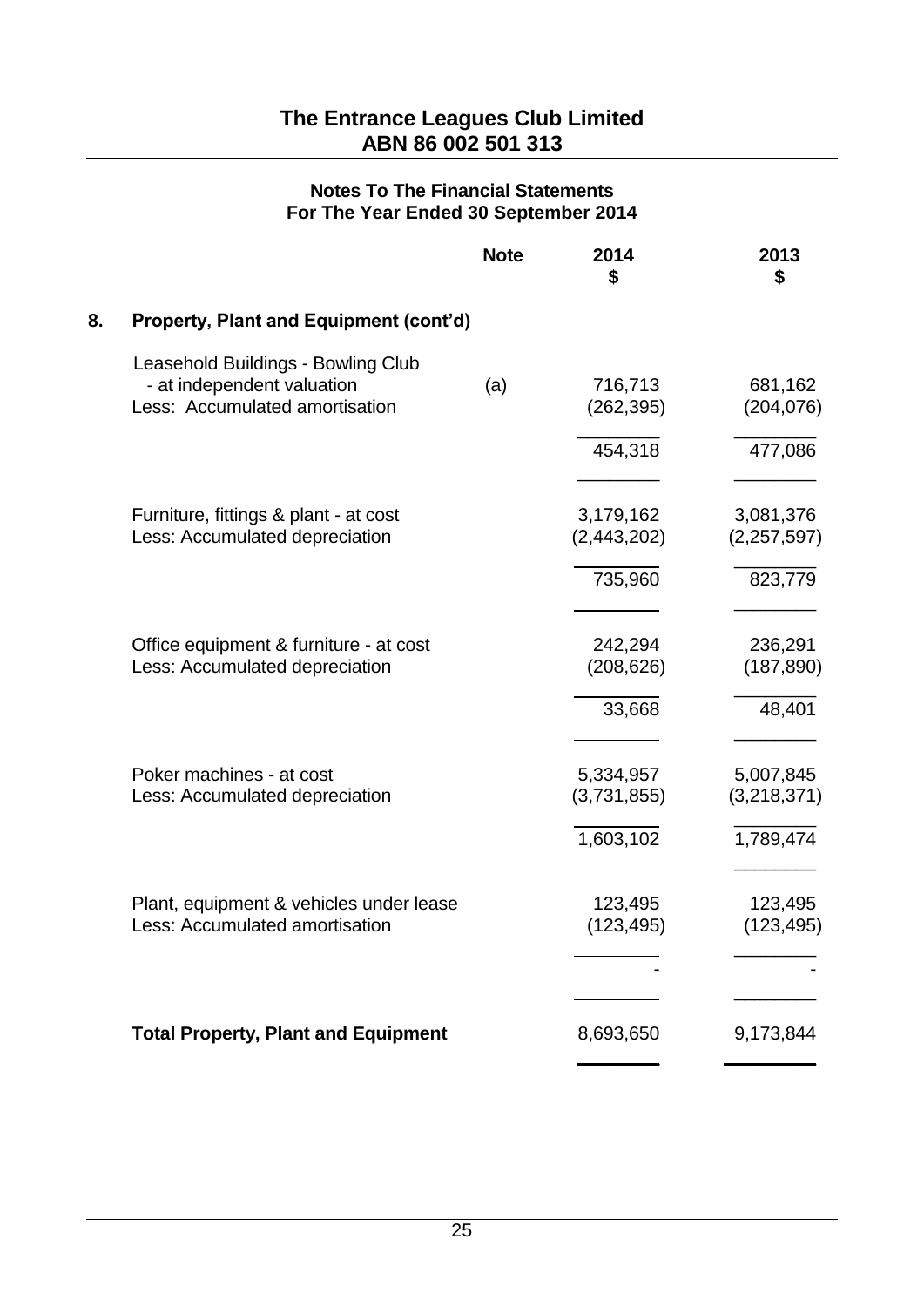| 2014 | 2013 |
|------|------|
| \$   | \$   |

# **8. Property, Plant and Equipment (cont'd)**

(a) The valuation of The Golden Hind Women's Bowling Club leasehold buildings was based on the assessment of the current market value. The independent valuation on 7 September 2000 was carried out by Robertson & Robertson.

#### **Movements in Carrying Amounts**

Movement in the carrying amount for each class of property, plant and equipment between the beginning and the end of the current financial year.

|                     | Leasehold<br><b>Buildings</b> | Leasehold<br><b>Buildings</b><br>-<br>Bowling club | Furniture,<br><b>Fittings</b><br>&<br>Plant | Office<br>Equipment &<br>Furniture | Poker<br><b>Machines</b> | Capital<br>Works         | Total         |
|---------------------|-------------------------------|----------------------------------------------------|---------------------------------------------|------------------------------------|--------------------------|--------------------------|---------------|
| Balance at          |                               |                                                    |                                             |                                    |                          |                          |               |
| beginning of year   | 6,035,104                     | 477,086                                            | 823,779                                     | 48,401                             | 1,789,474                | ٠                        | 9,173,844     |
| Additions           | 106,200                       | 35,551                                             | 206,090                                     | 6,002                              | 745,558                  | $\overline{\phantom{0}}$ | 1,099,401     |
| <b>Disposals</b>    |                               |                                                    | (994)                                       |                                    | (20,807)                 | ۰                        | (21, 801)     |
| Depreciation        | (274, 702)                    | (58, 319)                                          | (292, 915)                                  | (20, 735)                          | (911, 123)               | -                        | (1, 557, 794) |
| expense             |                               |                                                    |                                             |                                    |                          |                          |               |
| Carrying amount at  | 5,866,602                     | 454.318                                            | 735,960                                     | 33,668                             | 1,603,102                |                          | 8,693,650     |
| the end of the year |                               |                                                    |                                             |                                    |                          |                          |               |

#### **9. Intangible assets**

|     | Poker machine entitlements | 172,190 | 172,190 |
|-----|----------------------------|---------|---------|
| 10. | Trade and other payables   |         |         |
|     | Current                    |         |         |
|     | <b>Trade Creditors</b>     | 352,085 | 603,815 |
|     | <b>Accruals</b>            | 429,316 | 345,082 |
|     |                            | 781,401 | 948,897 |
|     |                            |         |         |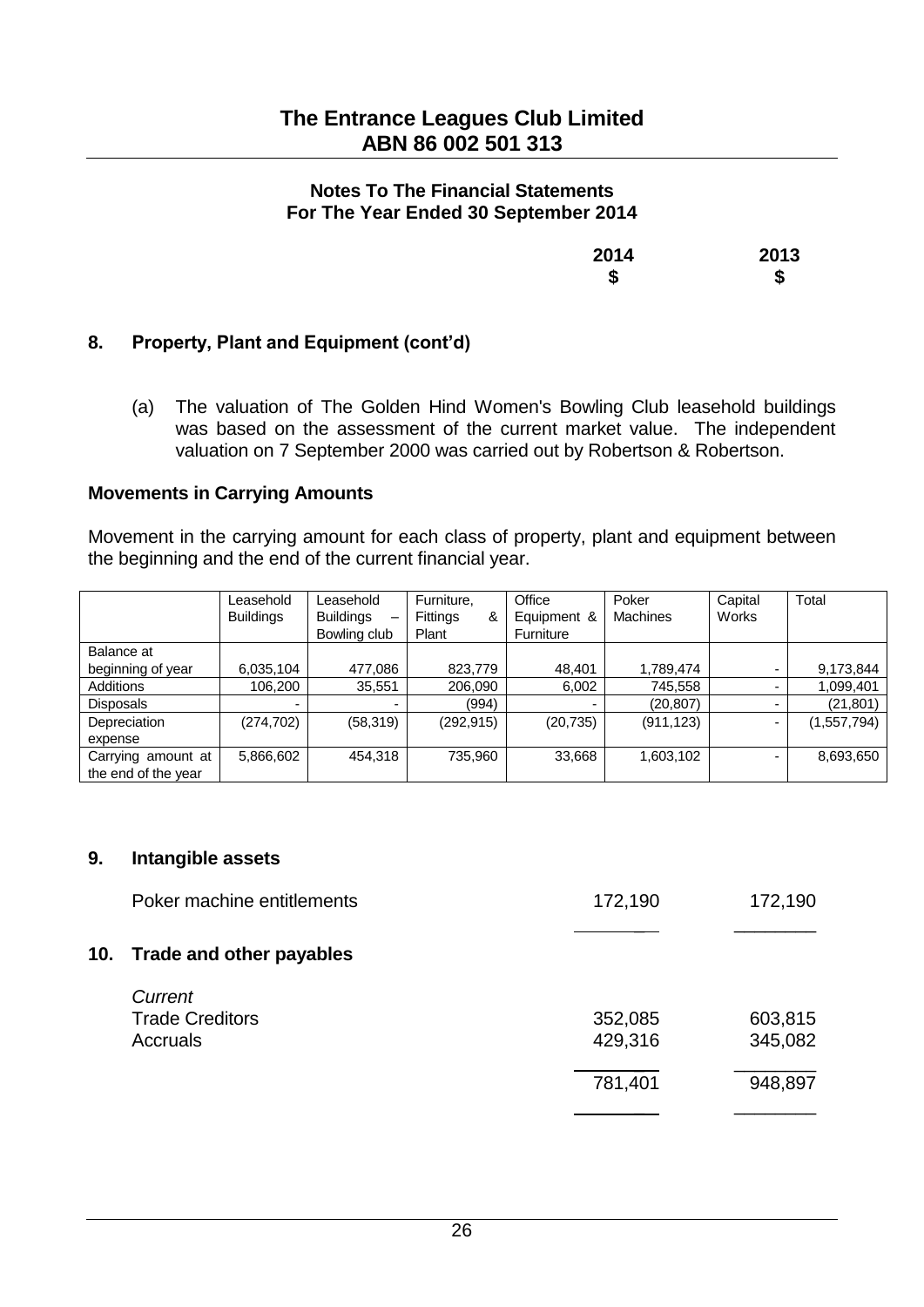### **Notes To The Financial Statements For The Year Ended 30 September 2014**

|     |                                                                   | <b>Note</b> | 2014<br>\$                   | 2013<br>\$             |
|-----|-------------------------------------------------------------------|-------------|------------------------------|------------------------|
| 11. | <b>Borrowings</b>                                                 |             |                              |                        |
|     | Current:<br>Secured:<br><b>Bill Facility</b><br>Hire purchase     | (i)         | 24,683<br>24,683             |                        |
|     | Non-Current:<br>Secured:<br><b>Bill Facility</b><br>Hire purchase | (i)         | 803,000<br>42,579<br>845,579 | 1,073,016<br>1,073,016 |

### **Secured Liabilities:**

- (i) Secured by Registered First Mortgage over the Company's leased land and buildings, an equitable mortgage over the assets and undertakings of the Company and a letter of set-off over Term deposits.
- (ii) Effectively secured over the assets involved.

# **12. Provisions**

| Current                   |         |         |
|---------------------------|---------|---------|
| Annual leave              | 123,526 | 149,633 |
| Long Service Leave        | 230,705 | 173,213 |
|                           | 354,231 | 322,846 |
| <b>Non-Current</b>        |         |         |
| <b>Long Service Leave</b> | 59,229  | 49,392  |
| <b>Annual Leave</b>       | 44,642  | 47,776  |
|                           | 103,871 | 97,168  |
|                           |         |         |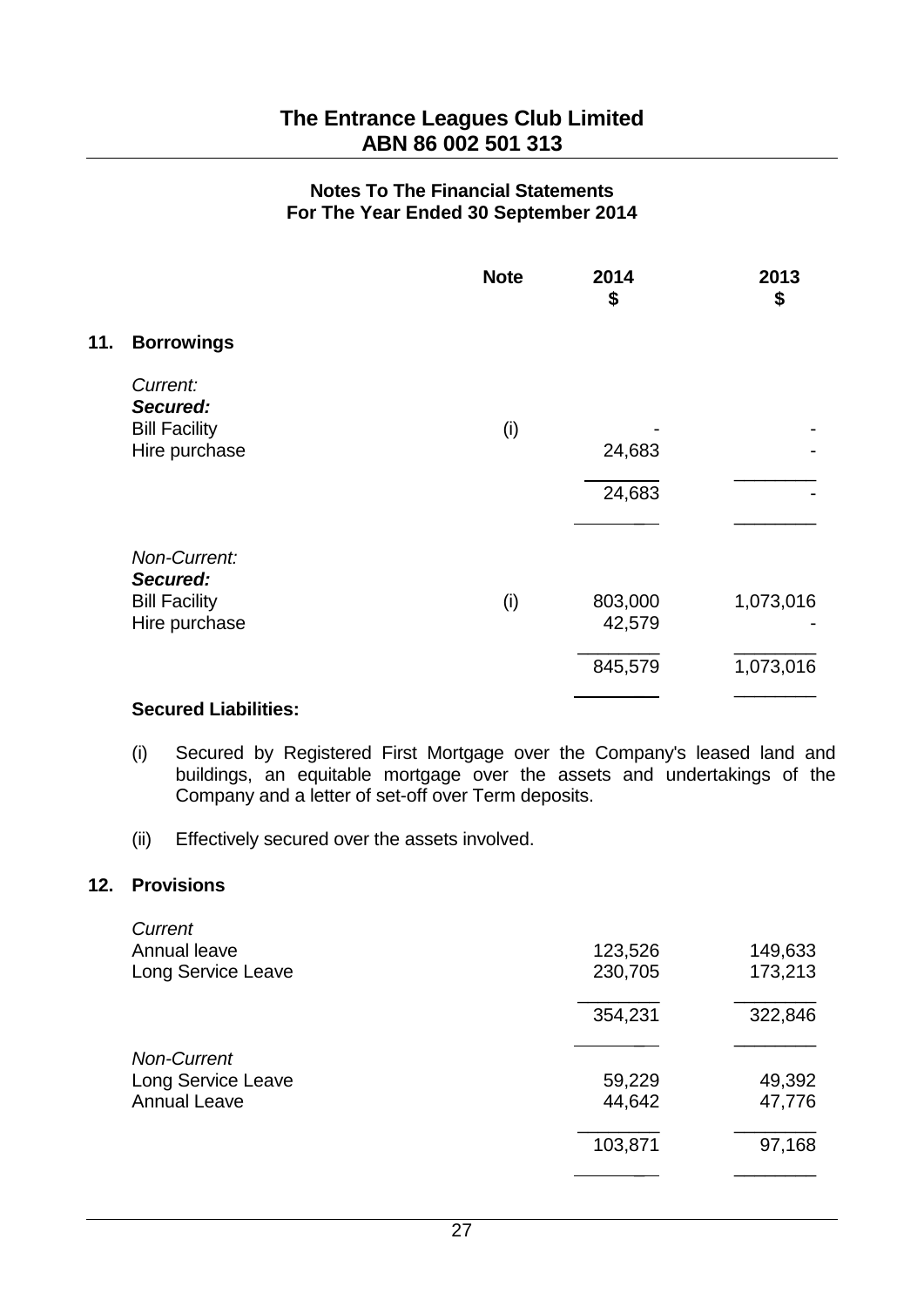### **Notes To The Financial Statements For The Year Ended 30 September 2014**

|     |                                                         | 2014<br>\$ | 2013<br>\$ |
|-----|---------------------------------------------------------|------------|------------|
| 13. | <b>Other Liabilities</b>                                |            |            |
|     | Current<br>Members' subscriptions in advance            | 10,897     | 10,544     |
|     |                                                         | 10,897     | 10,544     |
|     | <b>Non Current</b><br>Members' subscriptions in advance | 28,755     | 19,776     |

# **14. Financial Risk Management**

The carrying amounts for each category of financial instruments, measured in accordance with the accounting policies to these financial statements, are as follows:

## **Financial assets**

| Cash and other equivalents<br>Trade and other receivables | 3,216,489<br>135,767 | 2,610,911<br>46,711 |
|-----------------------------------------------------------|----------------------|---------------------|
|                                                           | 3,352,256            | 2,657,622           |
|                                                           |                      |                     |
| <b>Financial liabilities</b>                              |                      |                     |
| Financial liabilities at amortised cost:                  |                      |                     |
| Trade and other payables                                  | 781,401              | 948,897             |
| <b>Borrowings</b>                                         | 870,262              | 1,073,000           |
|                                                           | 1,651,663            | 2,021,897           |
|                                                           |                      |                     |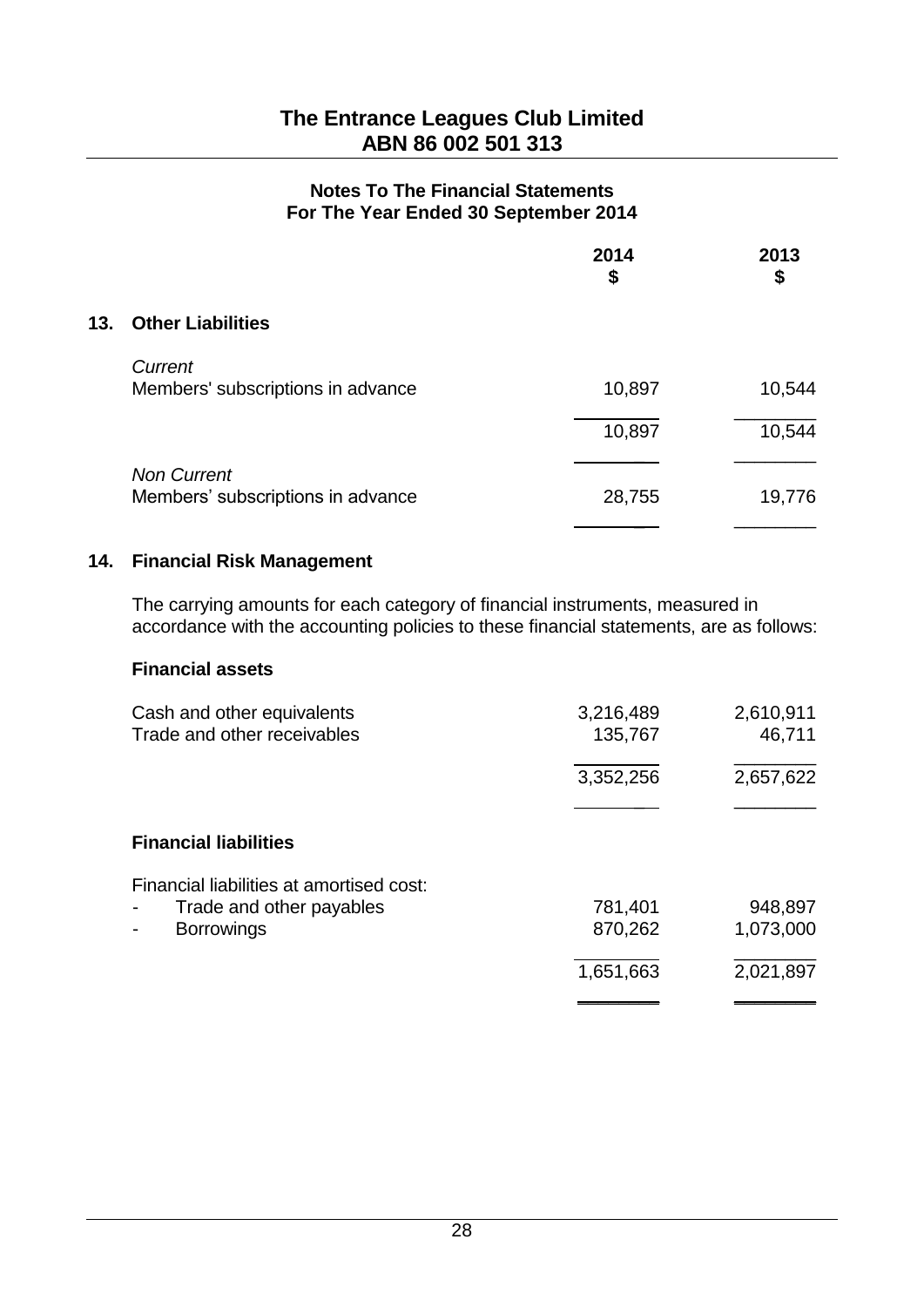|                                             | 2014<br>\$ | 2013<br>\$ |
|---------------------------------------------|------------|------------|
| <b>Key Management Personnel Disclosures</b> |            |            |
| Key management personnel compensation       | 531,158    | 563,560    |

### **16. Related Party Transactions**

**15. Key** 

The directors also purchased goods from the company on the same terms and conditions available to the company's employees, members and guests.

## **17. Operating Lease Commitments**

Non-cancellable operating leases contracted For but not capitalised in the financial statements Payable

| - not later than 1 year                          | 161,010   | 157,768   |
|--------------------------------------------------|-----------|-----------|
| - later than 1 year but not later than 5 years   | 644,040   | 631,070   |
| - later than 5 years but not later than 10 years | 805,050   | 788,838   |
|                                                  | 1,610,100 | 1,577,676 |

 $\frac{1}{2}$  , and  $\frac{1}{2}$  , and  $\frac{1}{2}$  , and  $\frac{1}{2}$  , and  $\frac{1}{2}$ 

## **18. Cash Flow Information**

## *(a) Cash and cash equivalents*

Cash at the end of the financial year as shown in the statement of cash flows is reconciled to the items in the statement of financial position as follows:

| Cash on hand | 155,020   | 182,648   |
|--------------|-----------|-----------|
| Cash at bank | 3,061,469 | 2,428,263 |
|              | 3,216,489 | 2,610,911 |
|              |           |           |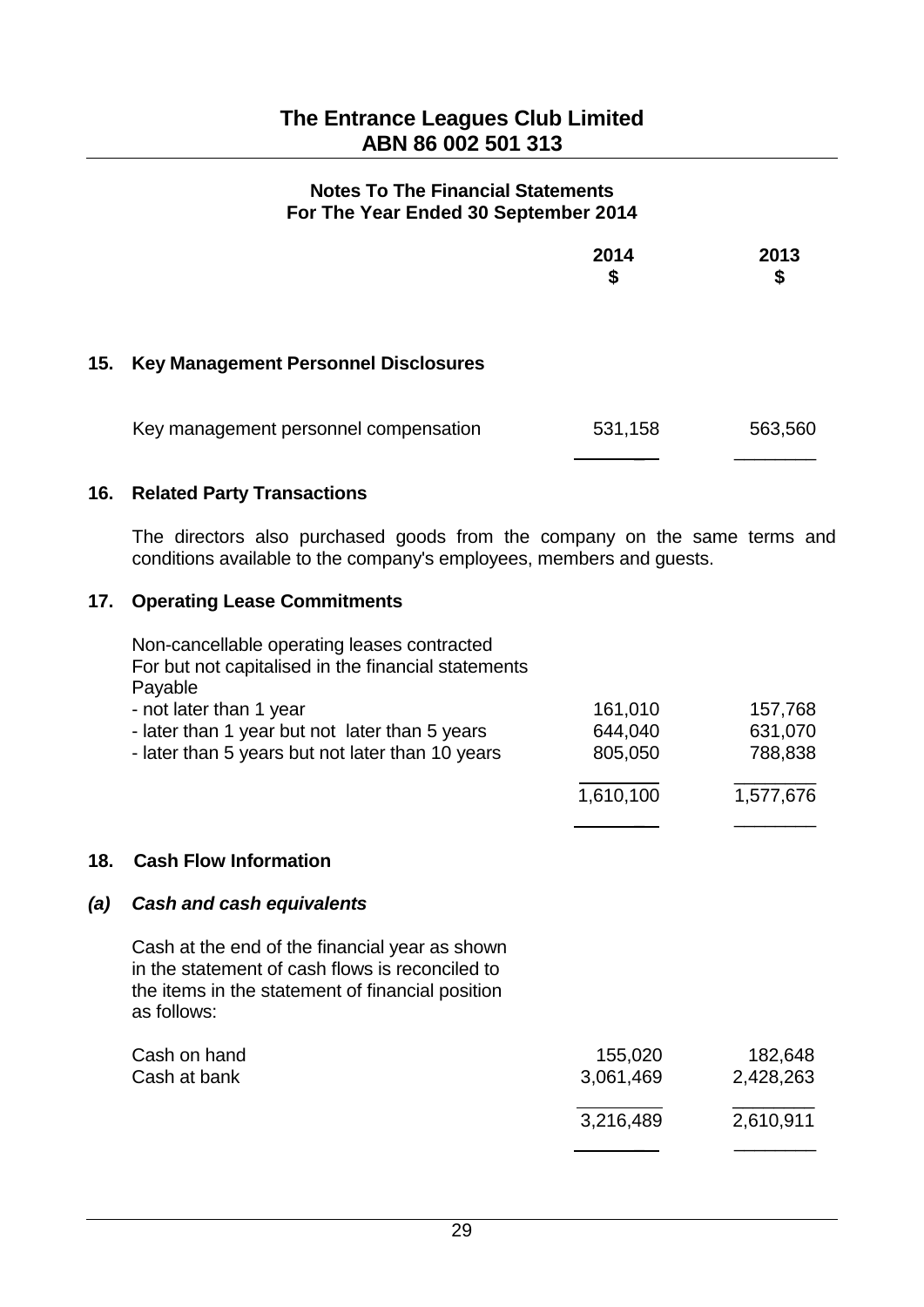|     |                                                                                                        | 2014<br>\$ | 2013<br>\$ |
|-----|--------------------------------------------------------------------------------------------------------|------------|------------|
| 18. | <b>Cash Flow Information</b>                                                                           |            |            |
| (b) | <b>Reconciliation of Cash Flow from</b><br><b>Operations with Operating Profit</b><br>after Income Tax |            |            |
|     | Operating profit after Income Tax<br>Non-cash flows in operating profit                                | 523,181    | 300,500    |
|     | Amortisation                                                                                           | 58,319     | 57,047     |
|     | Depreciation                                                                                           | 1,499,475  | 1,377,821  |
|     | Profit on sale of non-current assets                                                                   | (157, 605) | (240, 510) |
|     | Changes in assets and liabilities                                                                      |            |            |
|     | Trade and other receivables                                                                            | (89,056)   | 9,320      |
|     | Inventories                                                                                            | (6, 169)   | (5,956)    |
|     | Other assets                                                                                           | 20,255     | (8,710)    |
|     | (Decrease)/increase in trade and other payables                                                        | (167, 493) | 183,255    |
|     | Increase in other liabilities                                                                          | 9,332      | (4, 307)   |
|     | Increase /(Decrease) in provisions                                                                     | 38,088     | (7,603)    |
|     | <b>Cash Flows from Operations</b>                                                                      | 1,728,327  | 1,660,857  |
|     |                                                                                                        |            |            |
| (c) | <b>Loan facilities</b>                                                                                 |            |            |
|     | Loan facilities                                                                                        | 803,000    | 1,073,000  |
|     | Amount utilised                                                                                        | 803,000    | 1,073,000  |
|     | Unused credit facility                                                                                 |            |            |

\_\_\_\_\_\_\_\_ \_\_\_\_\_\_\_\_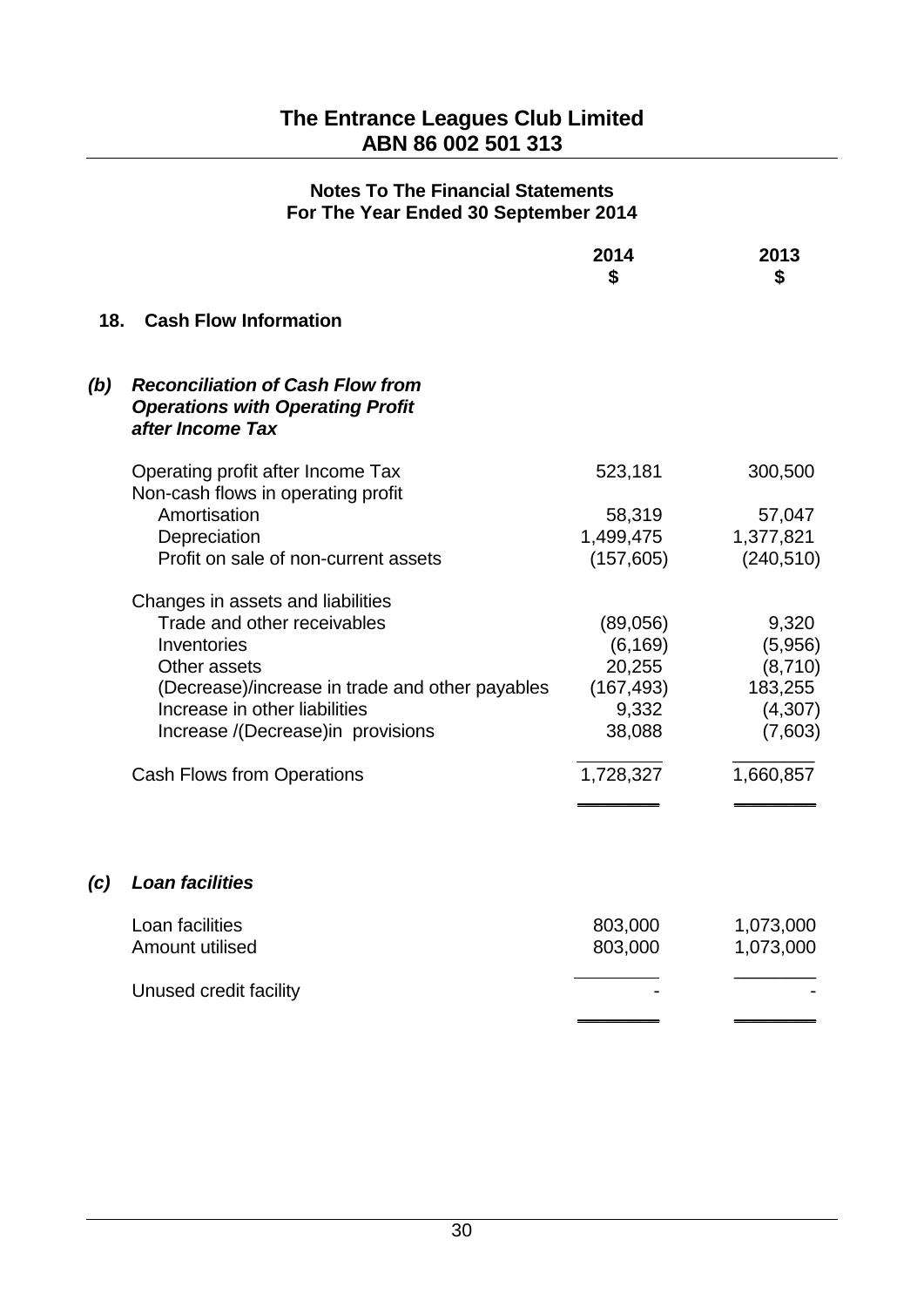### **Directors' Declaration For The Financial Year Ended 30 September 2014**

In accordance with a resolution of the directors of The Entrance Leagues Club (Reduced Disclosure Requirements) Limited, the directors of the company declare that:

- 1. The financial statements and notes, as set out on pages 9 to 30, are in accordance with the Corporations Act 2001:
	- (a) comply with Australian Accounting Standards- Reduced Disclosure Requirements; and
	- (b) give a true and fair view of the financial position as at 30 September 2014 and of its performance for the year ended on that date.
- 2. In the directors' opinion, there are reasonable grounds to believe that the company will be able to pay its debts as and when they become due and payable.

**Director** Director **Director** 

**D L Hart V P Mitchell** 

BATEAU BAY NSW

Dated: 28 October, 2014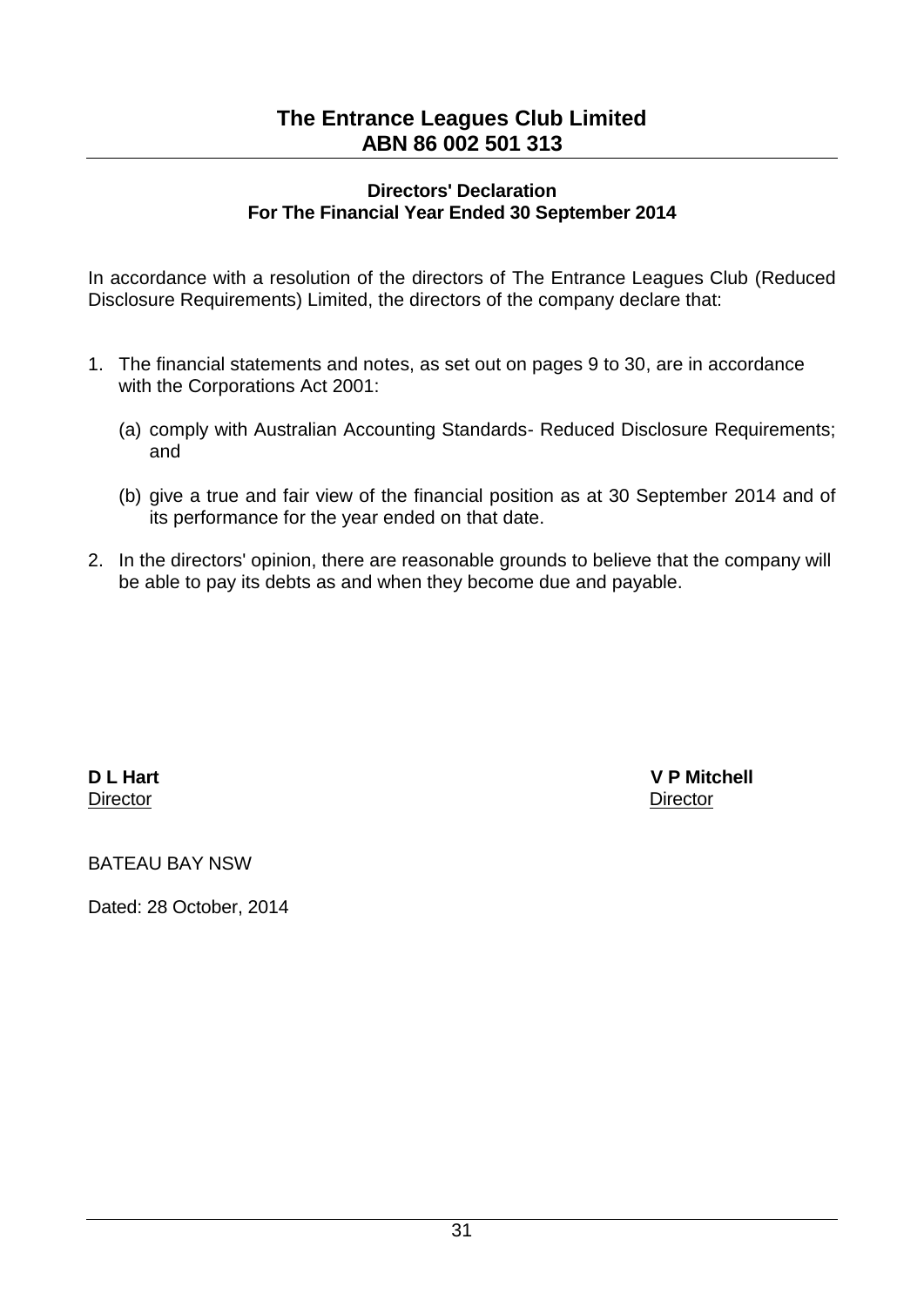# **Report on the Financial Report**

We have audited the accompanying financial report of The Entrance Leagues Club (Reduced Disclosure Requirements) Limited (the company), which comprises the statement of financial position as at 30 September 2014, statement of comprehensive income, statement of changes in equity and statement of cash flows for the year then ended, notes comprising a summary of significant accounting policies and other explanatory information, and the directors' declaration.

# **Directors' Responsibility for the Financial Report**

The directors of the company are responsible for the preparation of the financial report that gives a true and fair view in accordance with Australian Accounting Standards and the Corporations Act 2001 and for such internal control as the directors determine is necessary to enable the preparation of the financial report that is free from material misstatement, whether due to fraud or error.

# **Auditor's Responsibility**

Our responsibility is to express an opinion on the financial report based on our audit. We conducted our audit in accordance with Australian Auditing Standards. Those standards require that we comply with relevant ethical requirements relating to audit engagements and plan and perform the audit to obtain reasonable assurance whether the financial report is free from material misstatement.

An audit involves performing procedures to obtain audit evidence about the amounts and disclosures in the financial report. The procedures selected depend on the auditor's judgment, including the assessment of the risks of material misstatement of the financial report, whether due to fraud or error. In making those risk assessments, the auditor considers internal control relevant to the entity's preparation of the financial report that gives true and fair view in order to design audit procedures that are appropriate in the circumstances, but not for the purpose of expressing an opinion on the effectiveness of the entity's internal control. An audit also includes evaluating the appropriateness of accounting policies used and the reasonableness of accounting estimates made by the directors, as well as evaluating the overall presentation of the financial report.

We believe that the audit evidence we have obtained is sufficient and appropriate to provide a basis for our audit opinion.